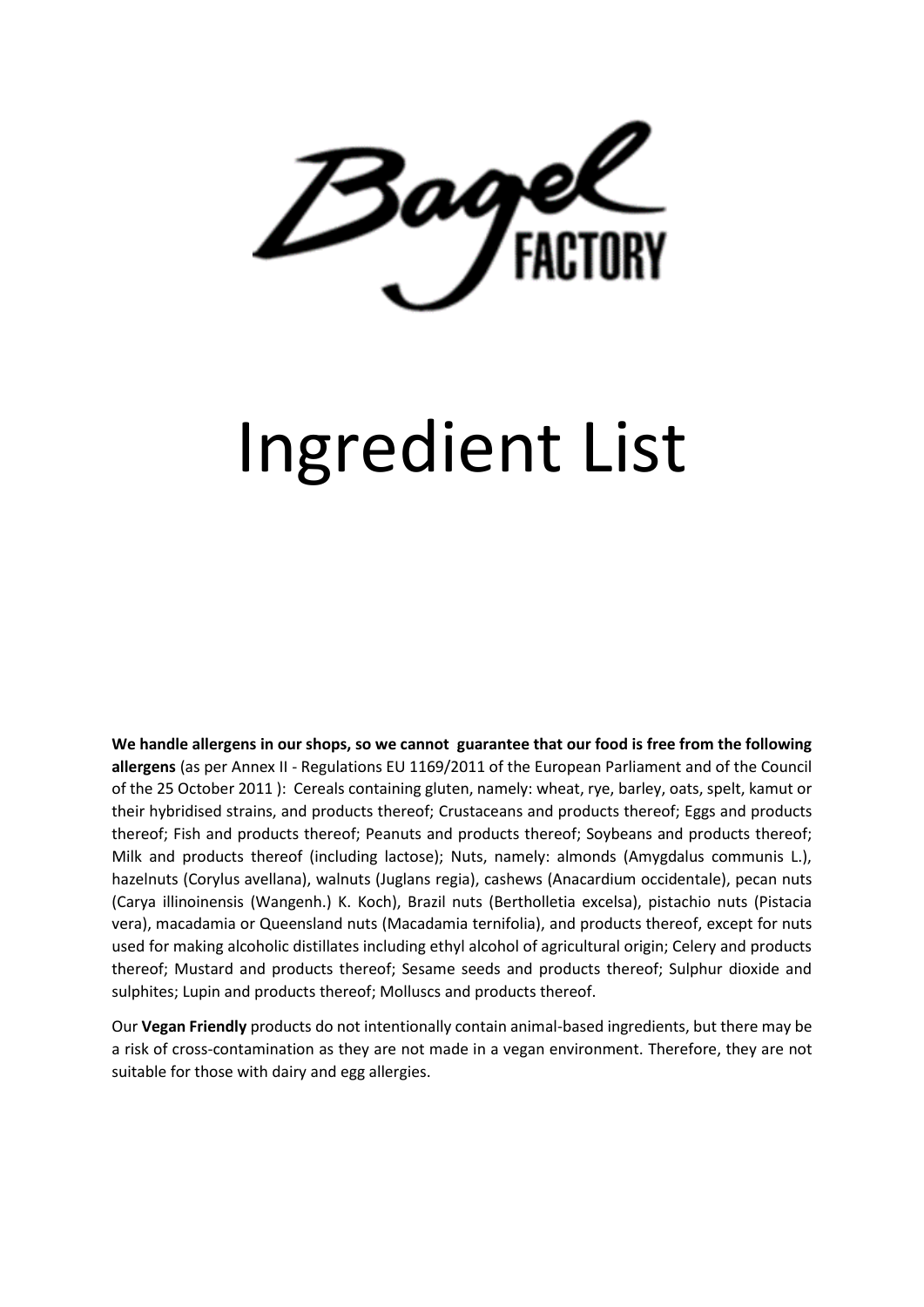# **BAGEL BUNS**

## Plain Bagel Bun\*

**Wheat** Flour (with Calcium, Iron, Niacin, Thiamin), Water, **Rye** Flour, Sugar, Yeast, Maize, Rapeseed Oil, Salt, Malted **Barley** Flour, Emulsifier (Mono- and Di-Acetyl Tartaric Acid Esters of Mono- and Di-Glycerides of Fatty Acids), Flour Treatment Agent (Ascorbic Acid), **Wheat** Starch. May contain: **Sesame**.

## Multiseed Bagel Bun\*

**Wheat** Flour (with Calcium, Iron, Niacin, Thiamin), Water, Linseed (4.5%), Poppy Seed (3%), Sunflower Seeds (3%), **Rye** Flour, Sugar, Malted **Barley** Flour, **Barley** Flakes, Yeast, **Wheat Gluten**, Rapeseed Oil, Salt, Emulsifier (Mono- and Di-Acetyl Tartaric Acid Esters of Mono- and Di-Glycerides of Fatty Acids), Flour Treatment Agent (Ascorbic Acid), Maize. May contain: **Sesame**.

#### Poppy Seed Bagel Bun\*

**Wheat** Flour (with Calcium, Iron, Niacin, Thiamin), Water, **Rye** Flour, Sugar, Yeast, Poppy Seed (1%), Rapeseed Oil, Salt, Malted **Barley** Flour, Emulsifier (Mono- and Di-Acetyl Tartaric Acid Esters of Monoand Di-Glycerides of Fatty Acids), Flour Treatment Agent (Ascorbic Acid), Maize. May contain: **Sesame.**

#### Sesame Seed Bagel Bun\*

**Wheat** Flour (with Calcium, Iron, Niacin, Thiamin), Water, Sesame Seed (5%), **Rye** Flour, Sugar, Yeast, Rapeseed Oil, Salt, Malted **Barley** Flour, Emulsifier (Mono- and Di-Acetyl Tartaric Acid Esters of Monoand Di-Glycerides of Fatty Acids), Flour Treatment Agent (Ascorbic Acid), Maize.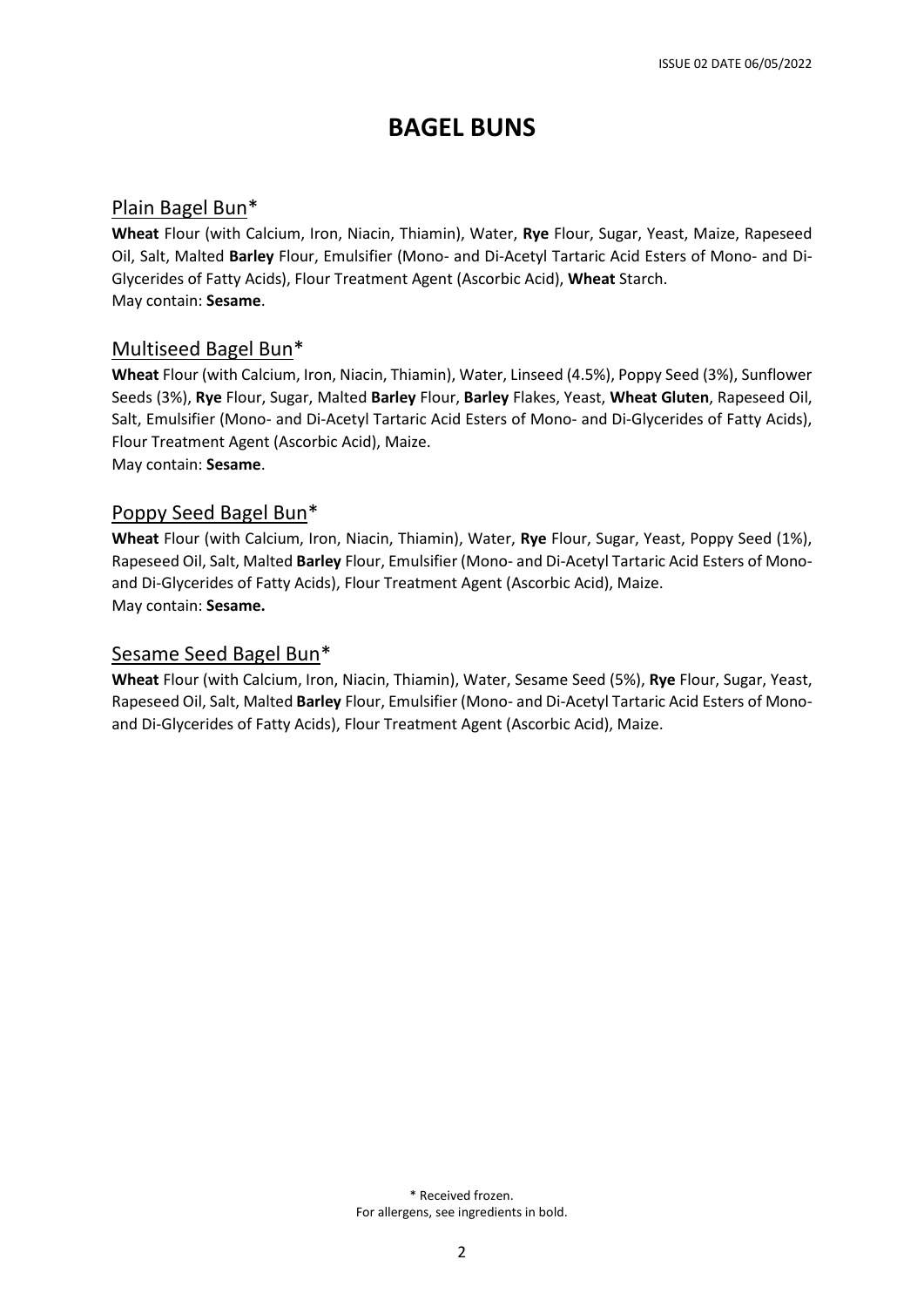# **SPREAD BAGELS**

## Cream Cheese Bagel

BAGEL BUN OF CLIENT CHOICE\*.

FULL FAT SOFT CHEESE: **Milk**, Cream (**Milk**), Salt, Stabiliser (Locust Bean Gum), Preservative (Potassium Sorbate), Lactic Starter Culture.

## Vegan Cream Cheese Bagel

BAGEL BUN OF CLIENT CHOICE\*.

VEGANALTERNATIVETOCREAMCHEESE:Water,CoconutOil(23%),Starch,SeaSalt,AcidityRegulator:Gluc ono-Delta-Lactone, Flavourings, Olive Extract, Vitamin B12.

## Marmite Bagel

BAGEL BUN OF CLIENT CHOICE\*.

MARMITE: Yeast Extract (contains **Barley**, **Wheat**, **Oats**, **Rye**), Salt, Vegetable Juice Concentrate, Vitamins (Thiamin, Riboflavin, Niacin, Vitamin B12 and Folic Acid), Natural Flavouring (contains **Celery**).

#### Peanut Butter Bagel

BAGEL BUN OF CLIENT CHOICE\*. **PEANUT** BUTTER: Roast **Peanuts**, Stabiliser (E471), Cane Sugar, **Peanut** Oil, Sea salt.

#### Strawberry Jam Bagel

BAGEL BUN OF CLIENT CHOICE\*.

STRAWBERRY JAM: Glucose-Fructose Syrup, Strawberries, Sugar, Gelling Agent (Pectin), Acid (Citric Acid), Acidity Regulator (Trisodium Citrate).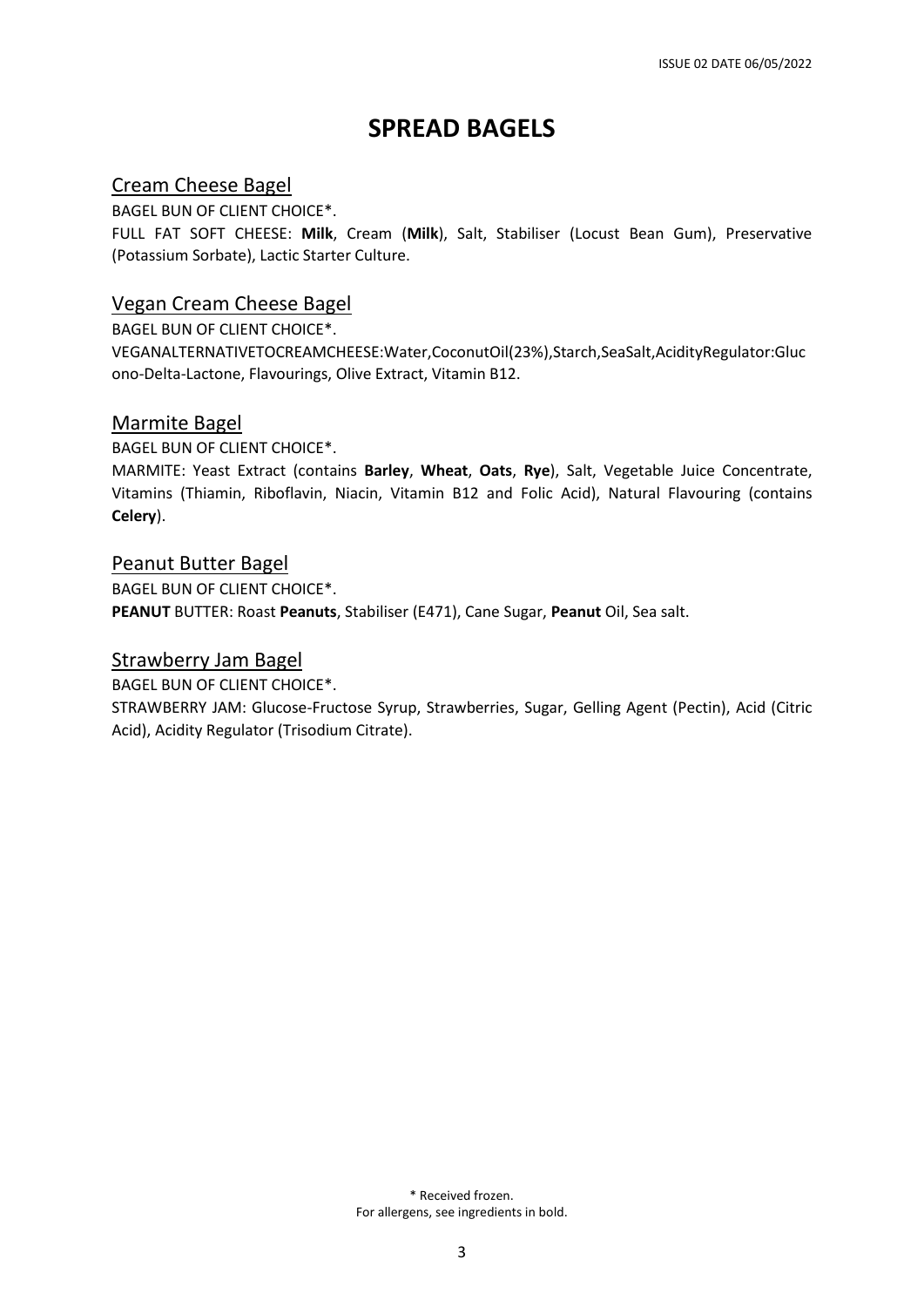# **BREAKFAST BAGELS**

## Bacon Bagel

BAGEL BUN OF CLIENT CHOICE\*.

BACON: Pork, Brown Sugar, Salt, Flavouring, Stabiliser (Pentasodium Triphosphate), Preservative (Sodium Nitrite).

SAUCE OF CLIENT CHOICE.

## Bacon and Egg Bagel

BAGEL BUN OF CLIENT CHOICE\*. OMELETTE: Whole Liquid **Egg**. BACON: Pork, Brown Sugar, Salt, Flavouring, Stabiliser (Pentasodium Triphosphate), Preservative (Sodium Nitrite). SAUCE OF CLIENT CHOICE.

## Sausage Bagel

BAGEL OF CLIENT CHOICE\*.

SAUSAGE\*: Pork (68%), **Wheat** Flour (with Calcium, Iron, Niacin, Thiamin), Water, Salt, Rapeseed Oil, Dextrose, **Wheat** Starch, Parsley, **Wheat** Protein, Stabiliser (Pentasodium Triphosphate), Chilli Extract, Coriander Extract, Ginger Extract, Marjoram, Nutmeg Extract, Pepper Extract, Pimento Extract, Sage Extract. Filled into natural Pork Casing.

SAUCE OF CLIENT CHOICE.

## Sausage and Egg Bagel

BAGEL BUN OF CLIENT CHOICE\*.

OMELETTE: Whole Liquid **Egg**. SAUSAGE: Pork (68%), **Wheat** Flour (with Calcium, Iron, Niacin, Thiamin), Water, Salt, Rapeseed Oil, Dextrose, **Wheat** Starch, Parsley, **Wheat** Protein, Stabiliser (Pentasodium Triphosphate), Chilli Extract, Coriander Extract, Ginger Extract, Marjoram, Nutmeg Extract, Pepper Extract, Pimento Extract, Sage Extract. Filled into natural Pork Casing. SAUCE OF CLIENT CHOICE.

## Salmon and Egg Bagel

BAGEL OF CLIENT CHOICE\*. OMELETTE: SALMON: Whole Liquid **Egg**. Salmon (96%) (**Fish**), (Salmo salar) Salt, Sugar.

## Big Breakfast Bagel

BAGEL BUN OF CLIENT CHOICE\*.

OMELETTE: Whole Liquid **Egg**. SAUSAGE\*: Pork (68%), **Wheat** Flour (with Calcium, Iron, Niacin, Thiamin), Water, Salt, Rapeseed Oil, Dextrose, **Wheat** Starch, Parsley, **Wheat** Protein, Stabiliser (Pentasodium Triphosphate), Chilli Extract, Coriander Extract, Ginger Extract, Marjoram, Nutmeg Extract, Pepper Extract, Pimento Extract, Sage Extract. Filled into natural Pork Casing. BACON: Pork, Brown Sugar, Salt, Flavouring, Stabiliser (Pentasodium Triphosphate), Preservative (Sodium Nitrite). SAUCE OF CLIENT CHOICE.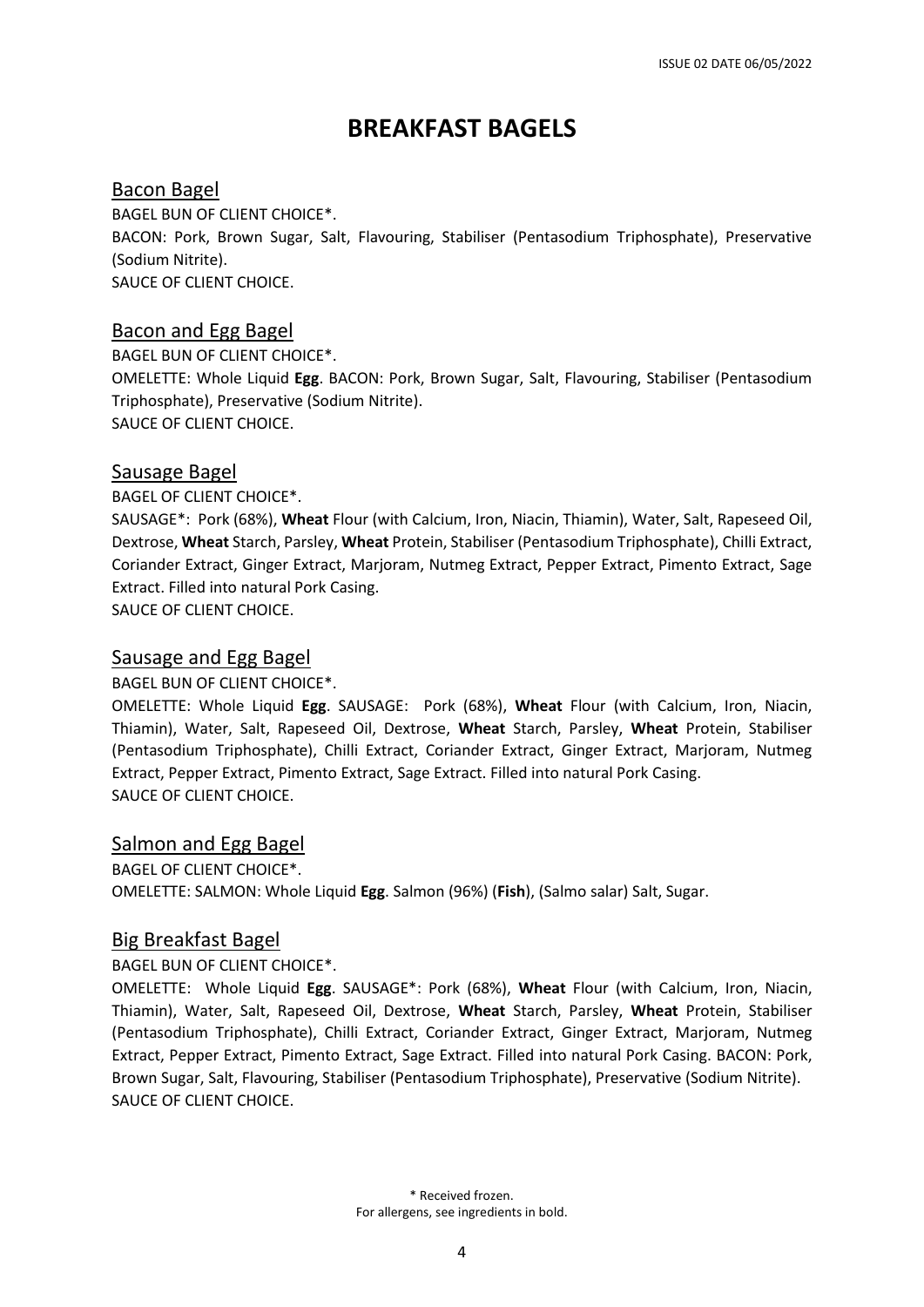#### Super Big Breakfast Bagel

BAGEL BUN OF CLIENT CHOICE\*.

HASH BROWN\*: Potatoes, Sunflower Oil, Potato Starch, Potato Flakes, Salt, Pea Fibers, Dextrose, Flavouring (Onion), Nutmeg, Pepper. SAUSAGE\*: Pork (68%), **Wheat** Flour (with Calcium, Iron, Niacin, Thiamin), Water, Salt, Rapeseed Oil, Dextrose, **Wheat** Starch, Parsley, **Wheat** Protein, Stabiliser (Pentasodium Triphosphate), Chilli Extract, Coriander Extract, Ginger Extract, Marjoram, Nutmeg Extract, Pepper Extract, Pimento Extract, Sage Extract. Filled into natural Pork Casing. BACON: Pork, Brown Sugar, Salt, Flavouring, Stabiliser (Pentasodium Triphosphate), Preservative (Sodium Nitrite). CHEESE: Cheddar Cheese (**Milk**, Salt, Rennet, Starter Culture). SAUCE OF CLIENT CHOICE.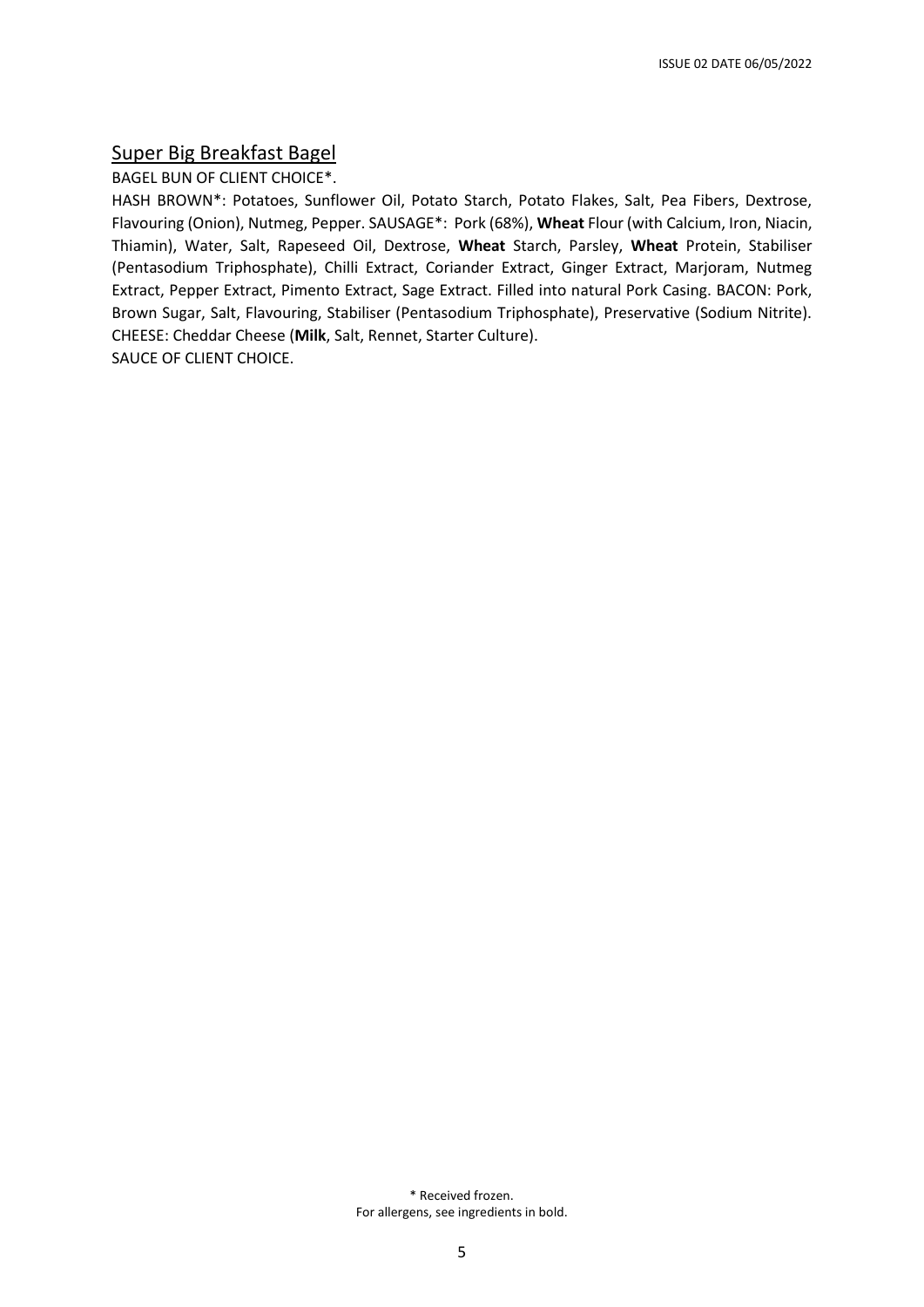# **VEGGIE BAGELS**

#### VLT Bagel

#### BAGEL BUN OF CLIENT CHOICE\*.

TOMATOES. VEGAN ALTERNATIVE TO BACON\*: Water, **Soya** Protein Concentrate, **Soya** Protein Isolate, Flavouring, Pea Protein Isolate, Vegetable Extracts (Radish, Carrot, Paprika), Potato Starch, Salt, Rapeseed Oil, Maltodextrin, Iron, Vitamin B12. LETTUCE. VEGAN ALTERNATIVE TO MAYO: Rapeseed Oil (72%), Water, Spirit Vinegar, Sugar, Salt, Modified Maize Starch, Natural Flavouring (**Mustard**), Lemon Juice Concentrate, Antioxidant (Calcium Disodium EDTA), Colour (Paprika Extract).

#### Halloumi Melt Bagel

#### BAGEL BUN OF CLIENT CHOICE\*.

HALLOUMI: Pasteurised Cow, Sheep and Goat **Milk**, Salt, Rennet, Mint. TOMATOES. MINT YOGHURT: Rapeseed Oil, Water, Spirit Vinegar, Pasteurised **Egg** Yolk, Sugar, Salt, Yoghurt Powder (**Milk**), Stabiliser (Xanthan Gum), Dried Mint, Preservative (Potassium Sorbate), Black Pepper, Natural Flavouring. ROCKET.

#### Vegan Cream Cheese Bagel

BAGEL BUN OF CLIENT CHOICE\*.

VEGANALTERNATIVETOCREAMCHEESE:Water,CoconutOil(23%),Starch,SeaSalt,AcidityRegulator:Gluc ono-Delta-Lactone, Flavourings, Olive Extract, Vitamin B12.

#### Vegan Cream Cheese Stack Bagel

BAGEL BUN OF CLIENT CHOICE\*.

VEGAN ALTERNATIVE TO CREAM CHEESE: Water, Coconut Oil (23%), Starch, Sea Salt, Acidity Regulator: Glucono-Delta-Lactone, Flavourings, Olive Extract, Vitamin B12. AVOCADO\*: Avocado Hass 99,5%, salt, anti-oxidant: Ascorbic acid and acidifier: Citric acid. CUCUMBER. VEGAN ALTERNATIVE TO MAYO: Rapeseed Oil (72%), Water, Spirit Vinegar, Sugar, Salt, Modified Maize Starch, Natural Flavouring (Mustard), Lemon Juice Concentrate, Antioxidant (Calcium Disodium EDTA), Colour (Paprika Extract).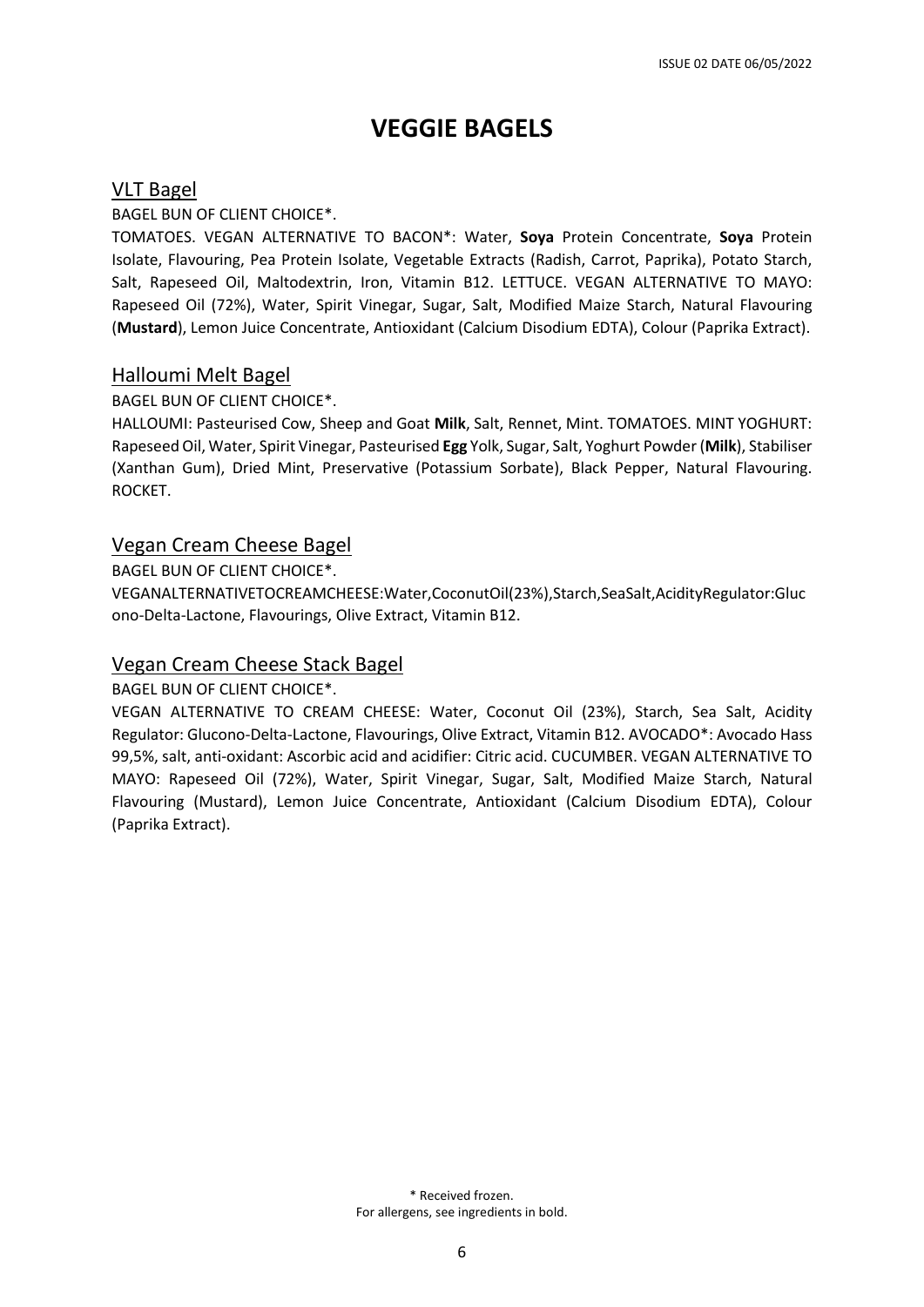## **SEAFOOD BAGELS**

#### The Classic Bagel

BAGEL BUN OF CLIENT CHOICE\*.

FULL FAT SOFT CHEESE: **Milk**, Cream (**Milk**), Salt, Stabiliser (Locust Bean Gum), Preservative (Potassium Sorbate), Lactic Starter Culture. SALMON: Salmon (96%) (**Fish**), (Salmo salar) Salt, Sugar. LEMON JUICE: Water, Lemon Juice from Concentrate, Lemon Oil, Preservative (Potassium **Metabisulphite**). BLACK PEPPER.

#### Salmon and Avocado Bagel

BAGEL BUN OF CLIENT CHOICE\*.

AVOCADO: Avocado Hass 99,5%, salt, anti-oxidant: Ascorbic acid and acidifier: Citric acid. SALMON: Salmon (96%) (**Fish**), (Salmo salar) Salt, Sugar. LEMON JUICE: Water, Lemon Juice from Concentrate, Lemon Oil, Preservative (Potassium **Metabisulphite**). BLACK PEPPER.

#### Tuna Melt Bagel

#### BAGEL BUN OF CLIENT CHOICE\*.

TUNA MAYO MIX: Tuna (60%) (Tuna (**Fish**), Water, Salt), Mayonnaise (Water, Rapeseed Oil, Spirit Vinegar, Cornflour, Sugar, **Egg** Powder, Salt, Concentrated Lemon Juice, Preservative (Potassium Sorbate), Stabiliser (Xanthan Gum)), Cornflour. May contain: **Barley, Celery, Gluten, Crustaceans, Milk, Mustard, Sesame, Soya** and **Wheat**. CHEESE: Cheddar Cheese (**Milk**, Salt, Rennet, Starter Culture).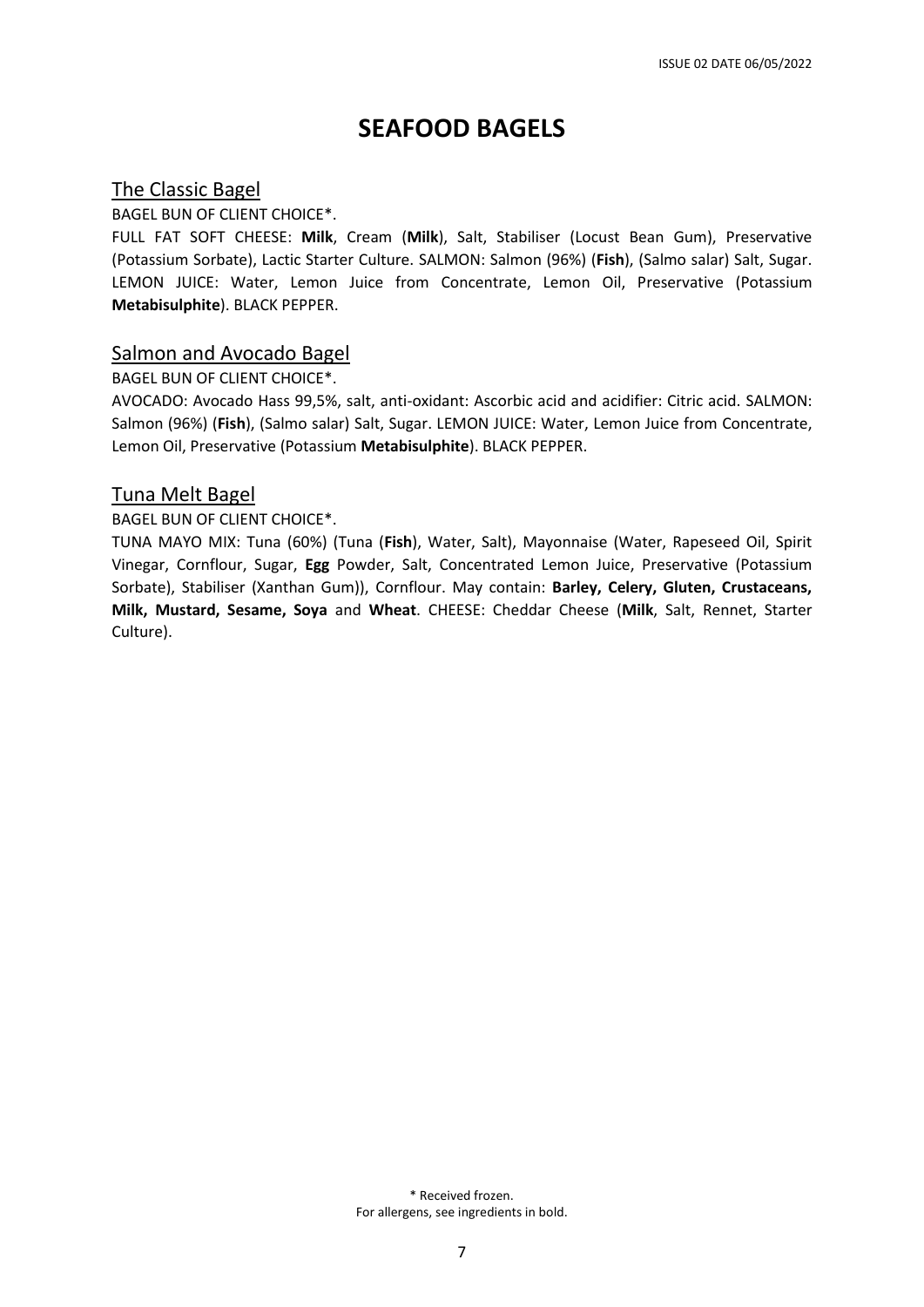# **DELI BAGELS**

## Ham and Cheese Bagel

BAGEL BUN OF CLIENT CHOICE\*.

HAM: Pork (102%), Salt, Stabilisers (Diphosphates, Triphosphates), Dextrose, Antioxidant (Sodium Ascorbate), Preservative (Sodium Nitrite). CHEESE: Cheddar Cheese (**Milk**, Salt, Rennet, Starter Culture). **MUSTARD**: Spirit Vinegar, Water, **Mustard** Seed, Salt, Turmeric, Paprika, Spice Flavouring, Garlic Powder.

## Chicken and Avocado Bagel

#### BAGEL BUN OF CLIENT CHOICE\*.

AVOCADO\*: Avocado Hass 99,5%, salt, anti-oxidant: Ascorbic acid and acidifier: Citric acid. CHICKEN: Chicken Breast Fillet, Salt, Stabiliser (Pentasodium Triphosphate). MAYO: Rapeseed Oil (78%), Water, Free Range Pasteurised **Egg** and **Egg** yolk (8.9%), Spirit Vinegar, Salt, Sugar, Lemon Juice Concentrate, Antioxidant (Calcium Disodium EDTA), Flavourings, Natural Paprika Extract, Sunflower Oil. LETTUCE.

## Chicken Club Bagel

#### BAGEL BUN OF CLIENT CHOICE\*.

CHICKEN\*: Chicken Breast Fillet, Salt, Stabiliser (Pentasodium Triphosphate). TOMATOES. BACON: Pork, Brown Sugar, Salt, Flavouring, Stabiliser (Pentasodium Triphosphate), Preservative (Sodium Nitrite). CHEESE: Emmental Cheese (**Milk**) (100%) (Milk, Salt, Starter Culture, Coagulant). MAYO: Rapeseed Oil (78%), Water, Free Range Pasteurised **Egg** and **Egg** yolk (8.9%), Spirit Vinegar, Salt, Sugar, Lemon Juice Concentrate, Antioxidant (Calcium Disodium EDTA), Flavourings, Natural Paprika Extract, Sunflower Oil. LETTUCE.

## Salt Beef Melt Bagel

#### BAGEL OF CLIENT CHOICE\*.

SALT BEEF: Beef Brisket (75%), Water (22%), Salt (1.5%), Cure (1.5%)(Salt, Dextrose, Stabilisers (E451, E450), Acidity Regulators (E500, E331), Antioxidant (E301), Preservative (E250).EMMENTHAL CHEESE: Emmental Cheese (Milk) (100%) (Milk, Salt, Starter Culture, Coagulant).GHERKINS: Gherkins, Water, Spirit Vinegar (4.9%), Sugar, Salt, Flavouring, Sweetener: Saccharine, Colour: Riboflavin. MUSTARD: Spirit Vinegar, Water, Mustard Seed, Salt, Turmeric, Paprika, Spice Flavouring, Garlic Powder.

## Pulled Pork Bagel

#### BAGEL OF CLIENT CHOICE\*.

PULLED PORK\*: Pork Shoulder (75%), Water (22%), Salt (1.5%), Deshidratated Vegetables 0.6%, **Celery**, Onion, Carrot, Tomato, Yeast Extract, Smoked Paprika, Ginger, Garlic, Cumin, Chilli, Sage. CHEESE: Cheddar Cheese (**Milk**, Salt, Rennet, Starter Culture). RED ONIONS. BROWN SAUCE: Water, Glucose-Fructose Syrup, Apple Pulp (5%), Modified Maize Starch, Acidity Regulator (Acetic Acid), Molasses, Spirit Vinegar, Salt, Tomato Paste, **Rye** Flour, Caramelised Sugar Syrup, Concentrated Apple Juice, Coriander, Ginger, Preservatives(Potassium Sorbate, Sodium Metabisulphite), Clove, Cinnamon, Sweetener (Sodium Saccharin), Black Pepper.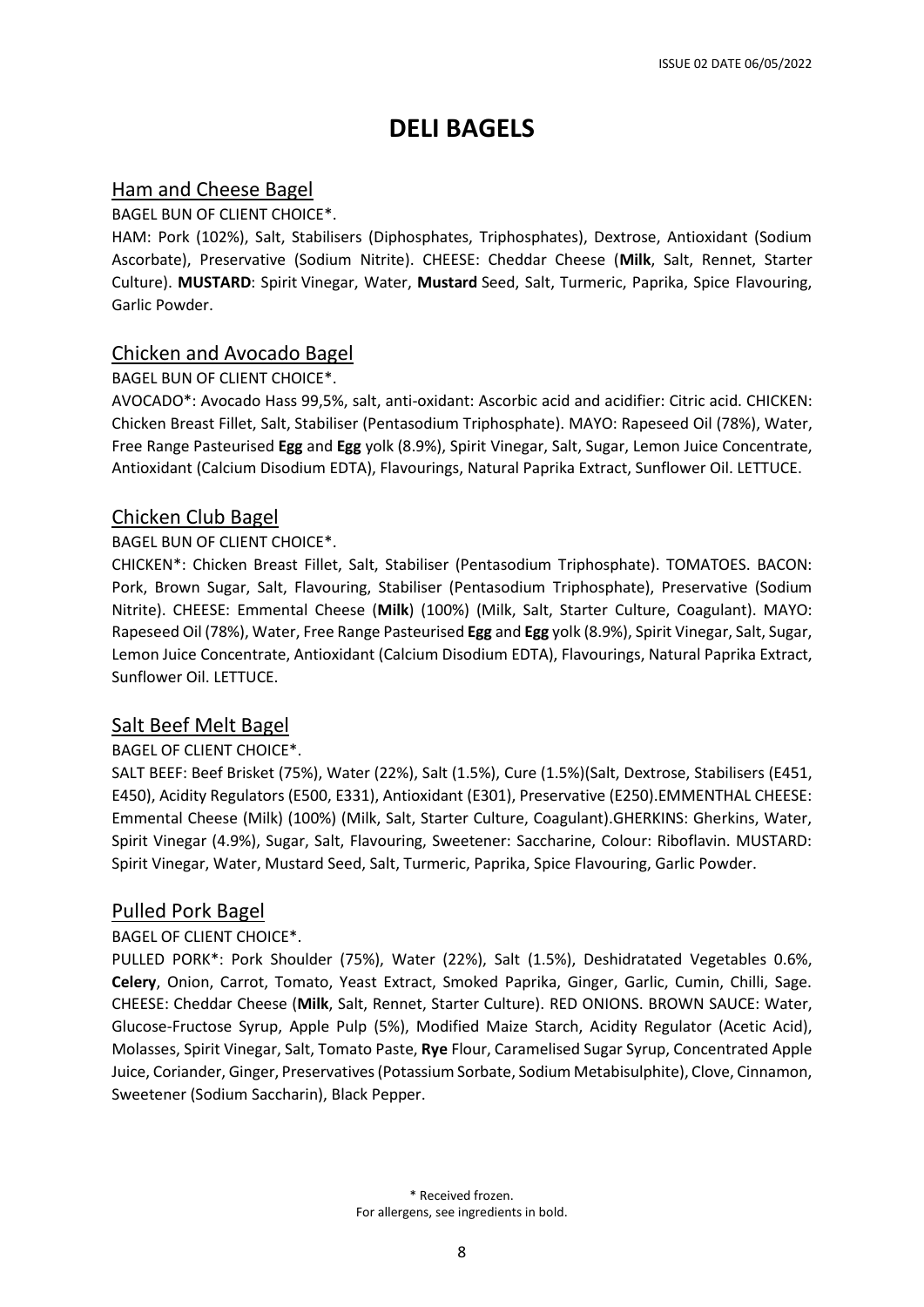# **EXTRAS**

## Avocado\*

Avocado Hass 99,5%, salt, anti-oxidant: Ascorbic acid and acidifier: Citric acid.

## Bacon

Pork, Brown Sugar, Salt, Flavouring, Stabiliser (Pentasodium Triphosphate), Preservative (Sodium Nitrite).

## BBQ Sauce

Water, Glucose-Fructose Syrup, Tomato Paste (13%), Sugar, Modified Maize Starch, Salt, Acidity Regulators (Acetic Acid, Citric Acid), Smoke Flavourings, Colour (Ammonia Caramel), Preservative (Potassium Sorbate), Paprika, Dried Garlic, Dried Onion, Cayenne Pepper, Black Pepper.

#### Brown Sauce

Water, Glucose-Fructose Syrup, Apple Pulp (5%), Modified Maize Starch, Acidity Regulator (Acetic Acid), Molasses, Spirit Vinegar, Salt, Tomato Paste, **Rye** Flour, Caramelised Sugar Syrup, Concentrated Apple Juice, Coriander, Ginger, Preservatives (Potassium Sorbate, Sodium **Metabisulphite**), Clove, Cinnamon, Sweetener (Sodium Saccharin), Black Pepper.

Butter

Butter (**Milk**), Salt (1.9%).

Cheddar Cheddar Cheese (**Milk**, Salt, Rennet, Starter Culture).

## Chicken\*

Chicken Breast Fillet, Salt, Stabiliser (Pentasodium Triphosphate).

## Cream Cheese

**Milk**, Cream (**Milk**), Salt, Stabiliser (Locust Bean Gum), Preservative (Potassium Sorbate), Lactic Starter Culture.

#### Emmenthal

Emmental Cheese (**Milk**) (100%)(**Milk**, Salt, Starter Culture, Coagulant).

#### Gherkins

Gherkins, Water, Spirit Vinegar (4.9%), Sugar, Salt, Flavouring, Sweetener: Saccharine, Colour: Riboflavin.

## Halloumi

Pasteurised Cow, Sheep and Goat **Milk**, Salt, Rennet, Mint.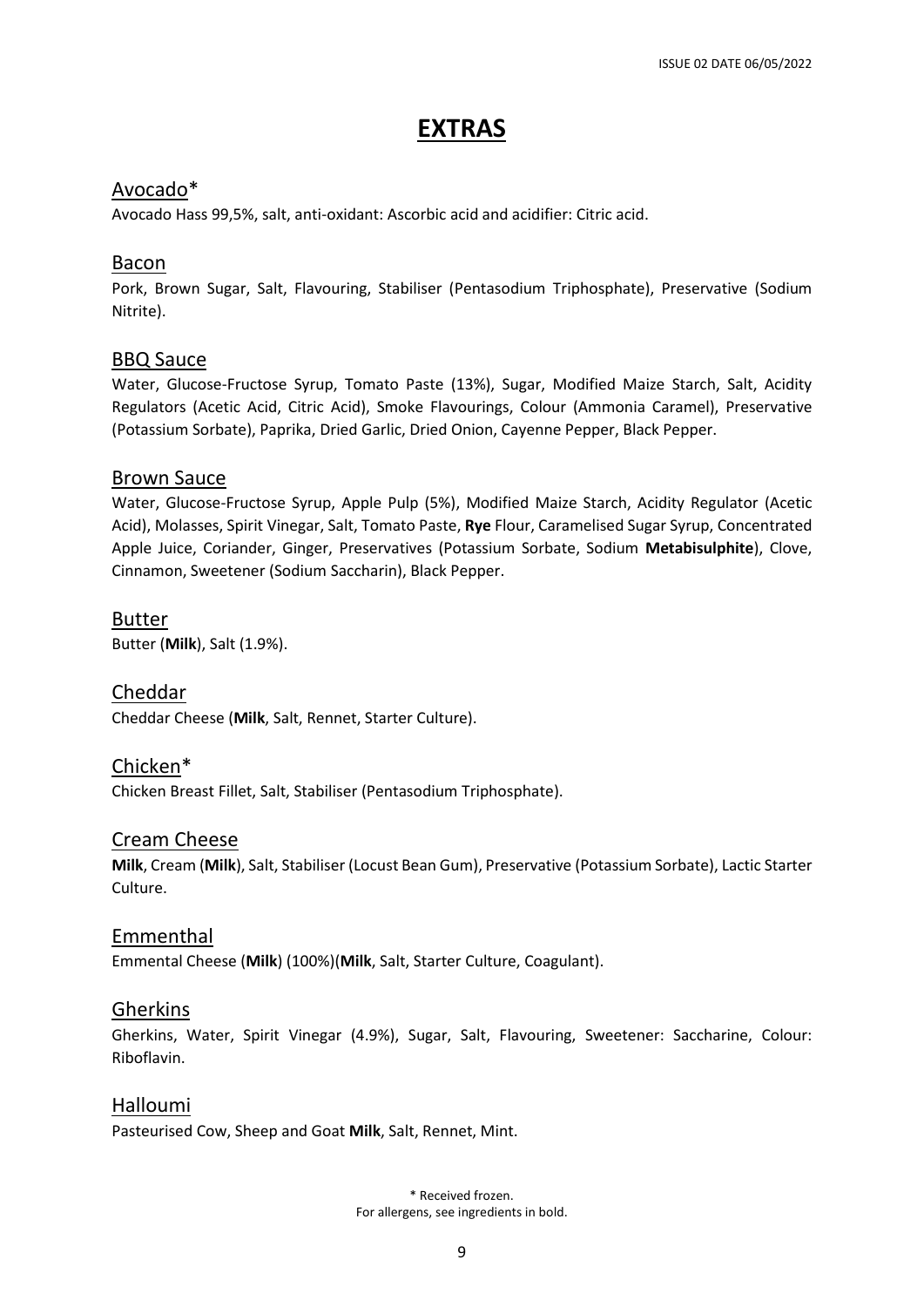## Ham

Pork (102%), Salt, Stabilisers (Diphosphates, Triphosphates), Dextrose, Antioxidant (Sodium Ascorbate), Preservative (Sodium Nitrite).

## Jalapeño

Jalapeño Chilli, Water, Salt, Acidity Regulator (Acetic Acid), Preservative (Potassium Sorbate), Firming Agent (Calcium Chloride).

## Ketchup

Tomatoes (148g per 100g Tomato Ketchup), Spirit Vinegar, Sugar, Salt, Spice and Herb Extracts (contain **Celery**), Spice.

## Lemon Juice

Water, Lemon Juice from Concentrate, Lemon Oil, Preservative: Potassium **Metabisulphite**.

## Marmite

Yeast Extract (contains **Barley**, **Wheat**, **Oats**, **Rye**), Salt, Vegetable Juice Concentrate, Vitamins (Thiamin, Riboflavin, Niacin, Vitamin B12 and Folic Acid), Natural Flavouring (contains **Celery**).

## Mayo

Rapeseed Oil (78%), Water, Free Range Pasteurised **Egg** & **Egg** Yolk (8.9%), Spirit Vinegar, Salt, Sugar, Lemon Juice Concentrate, Antioxidant (Calcium Disodium EDTA), Flavourings, Natural Paprika Extract, Sunflower Oil.

## Mustard

Spirit Vinegar, Water, **Mustard** Seed, Salt, Turmeric, Paprika, Spice Flavouring, Garlic Powder.

## Omelette

Whole Liquid **Egg.**

## Peanut Butter

Roast **Peanuts**, Stabiliser (E471), Cane Sugar, **Peanut** Oil, Sea Salt.

## Pulled Pork

Pork shoulder (75%), Water (22%), Salt (1.5%), Deshidratated Vegetables 0.6%, **Celery**, Onion, Carrot, Tomato, Yeast Extract, Smoked Paprika, Ginger, Garlic, Cumin, Chilli, Sage.

## Salt Beef

Beef Brisket (75%), Water (22%), Salt (1.5%), Cure (1.5%)(Salt, Dextrose, Stabilisers (E451, E450), Acidity Regulators (E500, E331), Antioxidant (E301), Preservative (E250).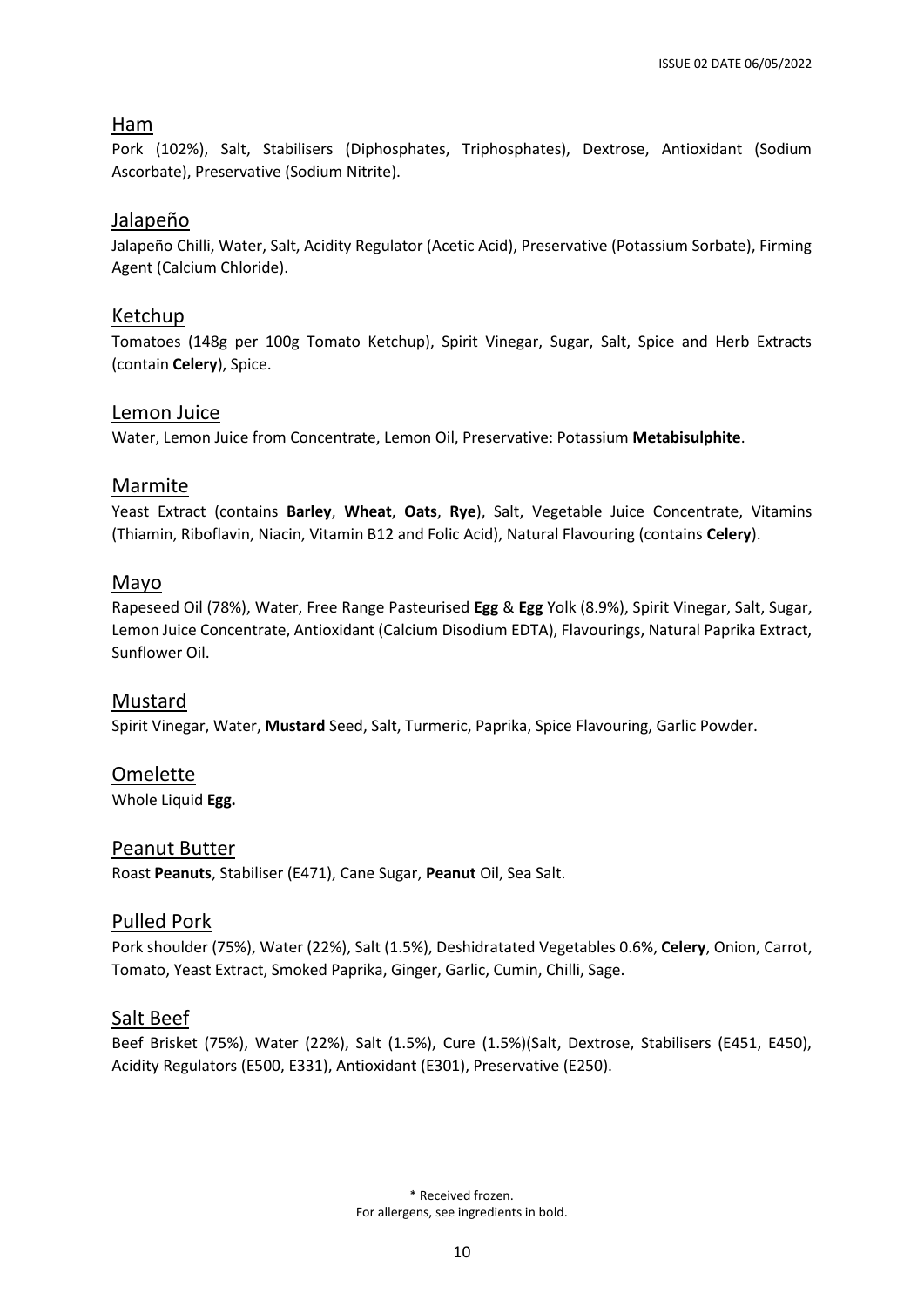#### Sausage\*

Pork (68%), **Wheat** Flour (with Calcium, Iron, Niacin, Thiamin), Water, Salt, Rapeseed Oil, Dextrose, **Wheat** Starch, Parsley, **Wheat** Protein, Stabiliser (Pentasodium Triphosphate), Chilli Extract, Coriander Extract, Ginger Extract, Marjoram, Nutmeg Extract, Pepper Extract, Pimento Extract, Sage Extract.

## Smoked Salmon

Salmon (**Fish**) (96%) (Salmon Salar), Salt, Sugar.

#### Strawberry Jam

Glucose-Fructose Syrup, Strawberries, Sugar, Gelling Agent (Pectin), Acid (Citric Acid), Acidity Regulator (Trisodium Citrate).

#### Tuna Mayo Mix

Tuna (60%) (Tuna (**Fish)**, Water, Salt), Mayonnaise (Water, Rapeseed Oil, Spirit Vinegar, Cornflour, Sugar, **Egg** Powder, Salt, Concentrated Lemon Juice, Preservative (Potassium Sorbate), Stabiliser (Xanthan Gum)), Cornflour.

May contain: **Barley, Celery, Gluten, Crustaceans, Milk, Mustard, Sesame, Soya** and **Wheat.**

#### Vegan Cream Cheese

Water, Coconut Oil (23%), Starch, Sea Salt, Acidity Regulator: Glucono-Delta-Lactone, Flavourings, Olive Extract, Vitamin B12.

#### Vegan Mayo

Rapeseed Oil (72%), Water, Spirit Vinegar, Sugar, Salt, Modified Maize Starch, Natural Flavouring (**Mustard**), Lemon Juice Concentrate, Antioxidant (Calcium Disodium EDTA), Colour (Paprika Extract).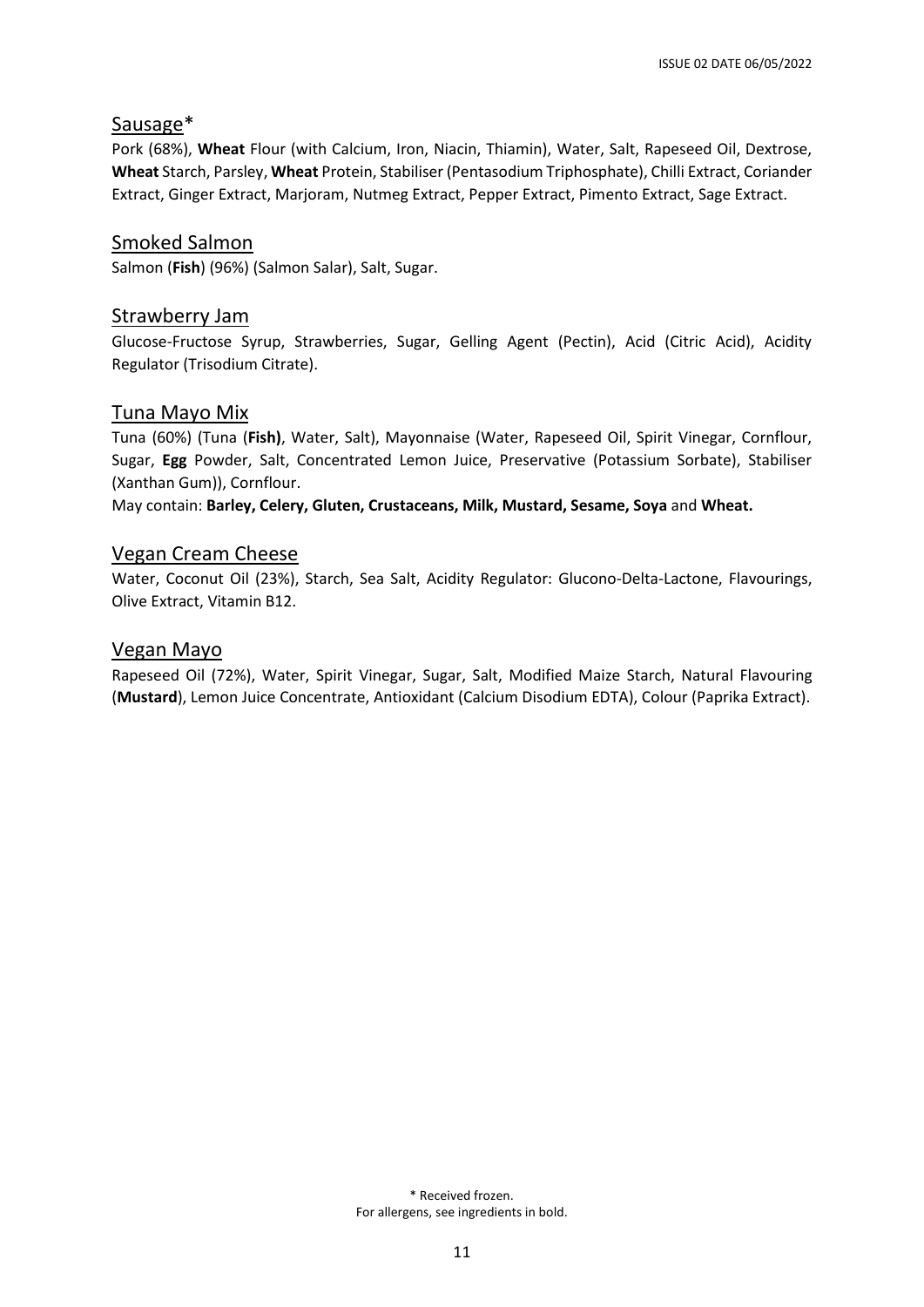# **SOUPS**

#### Leek and Potato Soup

Water, Potato (25%), Leek (18%), Onion, **Milk**, Single Cream (**Milk**), Rapeseed Oil, Chives, Salt, Vegetable Bouillon (Salt, Yeast Extract, Rice Flour, Dried Onion, Dried Carrot, Parsley, Ground Turmeric), White Pepper.

May contain: **Nuts**.

## Tomato and Basil Soup

Water, Tomato (26%), Onion, Tomato Paste (3%), Slow Roasted Tomato (1,8%) (Slow Roasted Tomatoes, Rapeseed Oil, Salt, Garlic, Oregano), Basil (1%), Sugar, Sundried Tomato Paste (0,5%) ( Sundried Tomatoes, Rapeseed Oil, Wine Vinegar, Sugar, Salt), Cornflour, Balsamic Vinegar (0,3%) (Wine Vinegar, Grape Must), Salt, Garlic, Black Pepper. May contain: **Nuts**.

#### Creamy Mushroom Soup

Water, Mushroom (21%), Onion, Single Cream (**Milk**), White Wine (3,7%), Cornflour, Dried Mushroom Powder (0,6%), Salt, Garlic, Thyme, Black Pepper. May contain: **Nuts**.

## Creamy Chicken Soup

Water, Chicken (9.0%), Rapeseed Oils (Rapeseed Oil, Palm Oil), Modified Corn Starch, Potato Starch, Salt (including Iodised Salt), **Egg** Yolk, Butter (**Milk**), Yeast Extract (contains **Barley**), Flavourings, Spices (Onion Powder, White Pepper, Nutmeg, Garlic Powder), Chicken Extract, Herbs (Bay Leaves, Parsley), Chicken Powder, Chicken Stock, Lemon Juice Concentrate.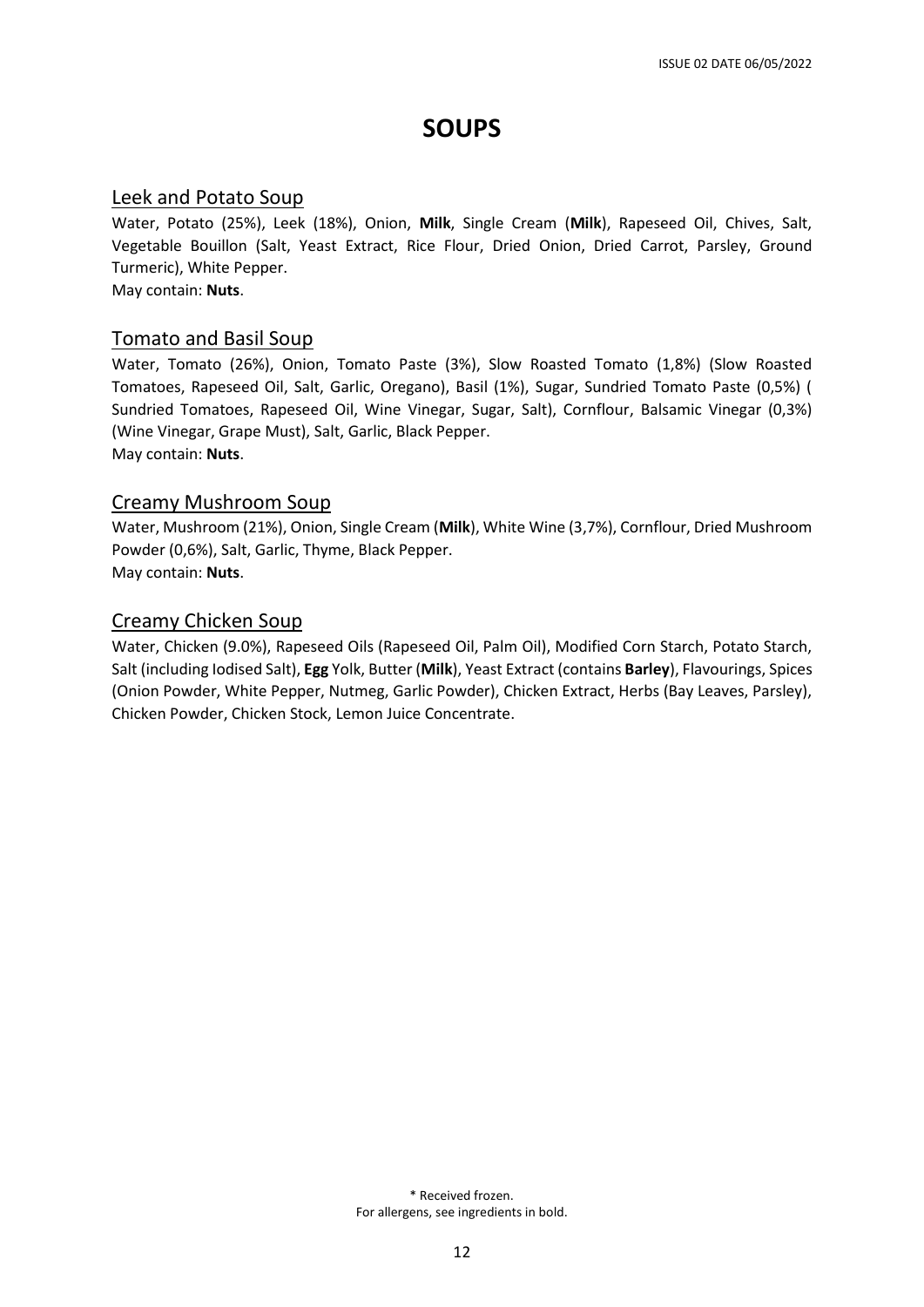# **PASTRIES**

#### Belgian Chocolate Cake\*

Sugar, Water, **Wheat** Flour (with Calcium ,Iron, Niacin, Thiamin), Buttermilk (7%) (**Milk**), Rapeseed Oil, Fat Reduce Cocoa Powder (6%), Butter (**Milk**), Shortening (Palm Oil, Rapeseed Oil, Emulsifier(Monoand Di-Glycerides of Fatty Acids)), Chocolate (3%)(Cocoa Mass, Sugar, Cocoa Butter, Butter Oil (**Milk**), Emulsifier (**Soya** Lecithin), Vanilla Extract (Vanilla, Dextrose)), Gold Honeycomb (3%) (**Milk** Chocolate (Sugar, Cocoa Butter, Cocoa Mass, Skimmed **Milk** Powder, Lactose (**Milk**), Whey Powder (**Milk**), **Milk** Fat, Emulsifier (**Soya** Lecithin)), Honeycomb Granules (Sugar, Glucose Syrup, Water, Raising Agent (Sodium Bicarbonate)), Non-hydrogenated Vegetable Fat (Shea Oil, Palm Oil, Emulsifier (Sunflower Lecithin)), Glazing Agent (Shellac), Acacia Gum Glaze (Glazing Agent (Acacia Gum), Sugar, Honey), Gold Natural Colour (Colours(Potassium Aluminium Silicate, Titanium Dioxide, Iron Oxide))), Glucose Syrup, **Egg**, **Milk** Chocolate (2%) (Sugar, Whole **Milk** Powder, Cocoa Butter, Cocoa Mass, Whey Powder(**Milk**), Emulsifier(**Soya** Lecithin), Vanilla Extract(Vanilla, Dextrose)), Dark Chocolate (2%) (Cocoa Mass, Sugar, Fat Reduced Cocoa Powder, Emulsifier (**Soya** Lecithin)), Thickener (Glycerol), **Egg** Yolk, Sweetened Condensed **Milk**, Dried Glucose Syrup, Cocoa Beans, Raising Agent (Sodium Bicarbonate), Cocoa Powder, Emulsifiers (Mono-and Di-Glycerides of Fatty Acids, Polyglycerol Esters of Fatty Acids), Flavouring, Brandy, Golden Coloured Powder (Anti-caking Agent (Potassium Aluminium Silicate), Colours (Titanium Dioxide, Iron Oxide)), Acidity Regulator (Sodium Hydroxide). May contain: **Peanuts** and **Nuts.**

Big Red Velvet Cake\*

Sugar, **Wheat** Flour (with Calcium, Iron, Niacin, Thiamin), **Egg**, Butter (**Milk**), Medium Fat Soft Cheese (8%) [Skimmed **Milk**, Cream (**Milk**), Salt, Maize Starch, Starter Culture, Stabilisers (Locust Bean Gum, Xanthan Gum)], Glucose Syrup, Water, Humectant (Glycerol), Dark Chocolate (2%) [Cocoa Mass, Sugar, Cocoa Butter, Butteroil (**Milk**), Emulsifier (**Soya** Lecithin), Flavouring], Margarine [Palm Oil, Rapeseed Oil, Water, Emulsifier (Mono- and Di- Glycerides of Fatty Acids)], Modified Maize Starch, Raising Agents (Sodium Bicarbonate, Disodium Diphosphate, Monocalcium Phosphates), Colours (Anthocyanins, Paprika Extract), Whey Powder (**Milk**), Fat Reduced Cocoa Powder, Flavouring, Acidity Regulator (Citric Acid), Emulsifiers (Mono- and Di-Glycerides of Fatty Acids, Polyglycerol Esters of Fatty Acids), **Wheat** Flour.

May contain: **Almonds, Hazelnut, Peanuts, Pecan Nut, Pistachio** and **Walnut**.

#### Carrot Cake\*

CARROT CAKE: (70%) (Brown Sugar, **Wheat** Flour (with Calcium, Iron, Niacin, Thiamin), Rapeseed Oil, **Egg**, Carrot (9%), Pineapple Pulp, Desiccated Coconut (Contains Preservative (Sulphur Dioxide)), Sultanas, Raisins, Water, Natural Colour Blend (Malted **Barley** Extract, Water, Colour (Curcumin)), Baking Powder (Disodium Diphosphate, Sodium Carbonate), Mixed spice (Coriander, Cinnamon, Ginger, Nutmeg, Fennel, Clove, Cardamom), Salt, Cinnamon, Raising Agent (Sodium Carbonate), Stabiliser (Xanthan Gum)), FROSTING: (30%) (Icing (Sugar, Dried Glucose Syrup), Margarine (Palm Oil, Rapeseed Oil, Water, Palm Fat, Emulsifier (Mono- and Di-Glycerides of Fatty Acids), Flavouring), Full Fat Soft Cheese (Cream Cheese Base (Cream (**Milk**), Skimmed **Milk**, Culture), Cornflour), Citric Solution (Water, Acidity Regulator (Citric Acid)), Flavouring), **Walnuts**.

May contain: **Almonds, Hazelnut, Pecan Nut, Pistachio** and **Soya.**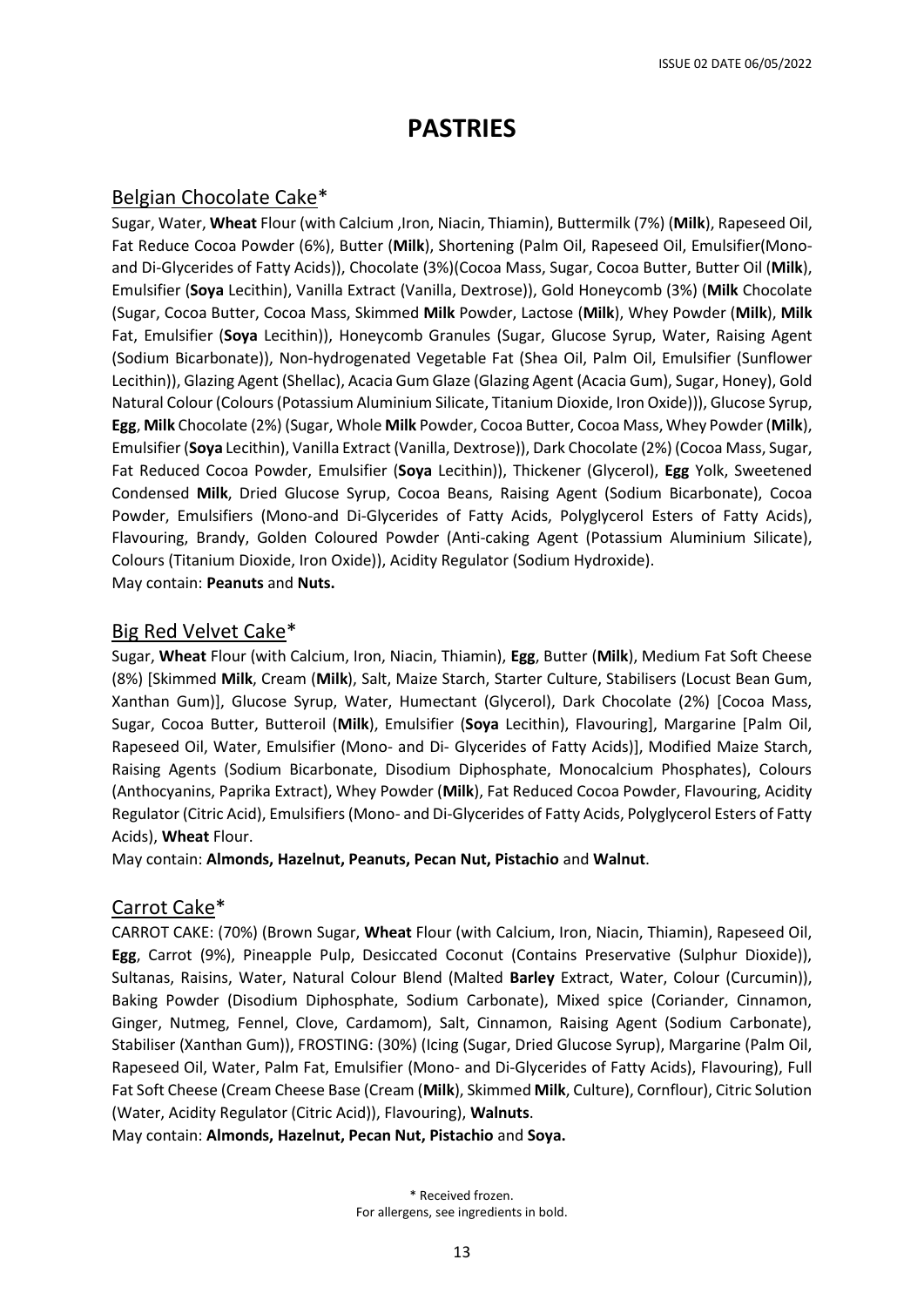## Lemon Drizzle Cake\*

Sugar, Lemon Curd (15%) [Glucose, Water, Sugar, Butter (**Milk**), Lemon Concentrate, Modified Maize Starch, **Egg** Powder, Gelling Agent (Pectin), Acidity Regulator (Citric Acid), Emulsifier (Sunflower Lecithin), Lemon Oil, Colour (Mixed Carotenoids)], **Egg**, **Wheat** Flour (with Calcium, Iron, Niacin, Thiamin), Water, Rapeseed Oil, Butter (**Milk**), Skimmed **Milk** Powder, Glucose Syrup, Humectant (Glycerol), Buttermilk (**Milk**), Raising Agents (Disodium Diphosphate, Potassium Hydrogen Carbonate), Lemon Juice from Concentrate (0.5%), Lemon (Flavouring), **Wheat Gluten**, **Soya** Flour, Emulsifiers (Mono- and Di-Glycerides of Fatty Acids, Sodium Stearoyl-2-Lactylate, Polyglycerol Esters of Fatty Acids), Acidity Regulator (Citric Acid), Preservatives (Potassium Sorbate, Calcium Propionate, Potassium Metabisulphite), Colour (Algal Carotene), Stabiliser (Xanthan Gum). May contain: **Peanuts** and **Nuts**.

## Strawberry Cheesecake\*

Full Fat Soft Cheese (35%) (Cream (**Milk**), Water, **Milk** Proteins, Maize Starch, Sea Salt, Starter Culture), Digestive Biscuit (16%) (**Wheat** Flour (with Calcium, Iron, Niacin, Thiamin), Sugar, Wholemeal **Wheat** Flour, Palm Oil, Rapeseed Oil, **Oat Flour**, Invert Sugar Syrup, Whey Powder (**Milk**)), Sugar, Strawberry Sauce (10%) (Water, Sugar, Modified Maize Starch, Strawberry Concentrate, Acidity Regulators (Citric Acid, Trisodium Citrate), Colour (Anthocyanins), Flavouring, Gelling Agent (Pectin), Stabiliser (Xanthan Gum)), Cream (**Milk**), Soured Cream (**Milk**), **Egg**, Water, Margarine (Palm Oil, Rapeseed Oil, Water, Emulsifier (Mono- and Di-Glycerides of Fatty Acids)), Modified Maize Starch, **Egg** Yolk, Flavouring, Rapeseed Oil, Lemon Concentrate, Stabilisers (Locust Bean Gum, Xanthan Gum, Guar Gum), Glucose. May contain: **Almonds, Hazelnut, Nuts, Pecan Nut, Pistachio** and **Walnut**.

#### Blueberry Muffin\*

Sugar, **Wheat** Flour (with Calcium, Iron, Niacin, Thiamin), Rapeseed Oil, Blueberries (13%), Water, **Egg** Powder, Modified Maize Starch, Butter (**Milk**) (1%), Skimmed **Milk** Powder, Raising Agents (Disodium Diphosphate, Potassium Carbonate), Emulsifiers (Propane-1, 2-diol Esters of Fatty Acids, Mono- and Di-Glycerides of Fatty Acids), **Wheat Gluten**, **Egg** White Powder, Salt. May contain: **Soya**.

#### Triple Chocolate Muffin\*

Sugar, **Wheat** Flour (with Calcium, Iron, Niacin, Thiamin), Rapeseed Oil, Water, **Milk** Chocolate (6%)(Sugar, Whole **Milk** Powder, Cocoa Butter, Cocoa Mass, Emulsifier (**Soya** Lecithin), Flavouring), Plain Chocolate (5%)(Sugar, Cocoa Mass, Cocoa Butter, Emulsifier (**Soya** Lecithin), Flavouring), White Chocolate (5%)(Sugar, Whole **Milk** Powder, Cocoa Butter, Skimmed **Milk** Powder, Emulsifier (**Soya** Lecithin), Flavouring), **Egg** Powder, Cornflour, Fat Reduced Cocoa Powder (2%), Raising Agents (Potassium Carbonate, Disodium Diphosphate), Whey Powder (**Milk**), Emulsifier (Propane-1, 2-diol Esters of Fatty Acids), **Egg** White Powder, Salt.

## Caramel Donut\*

**Wheat** flour, Water, Vegetable fat, Caramel Filling (Glucose Fructose Syrup, Sugar, Water, Corn Starch, Vegetable Fat (Palm, Coconut), Caramelised Sugar Syrup, **Wheat** Fibre, Flavour (**Barley, Milk**), Salt, Emulsifier: E472c, Colours (Titanium Dioxide, Curcumin), Carrot Concentrate), White Topping (Sugar, Vegetable Fat (Coconut, Palm, Palm Kernel), Corn Starch, Lactose (**Milk**), Vegetable Oil (Palm), Emulsifier: **Soya** Lecithin, Flavour (**Milk**), Salt), Sugar, Caramel Flavour Line (Sugar, Vegetable Fat (Palm), Glucose Syrup, Water, Humectant (Sorbitol Syrup), Sweetened Condensed Skimmed **Milk**,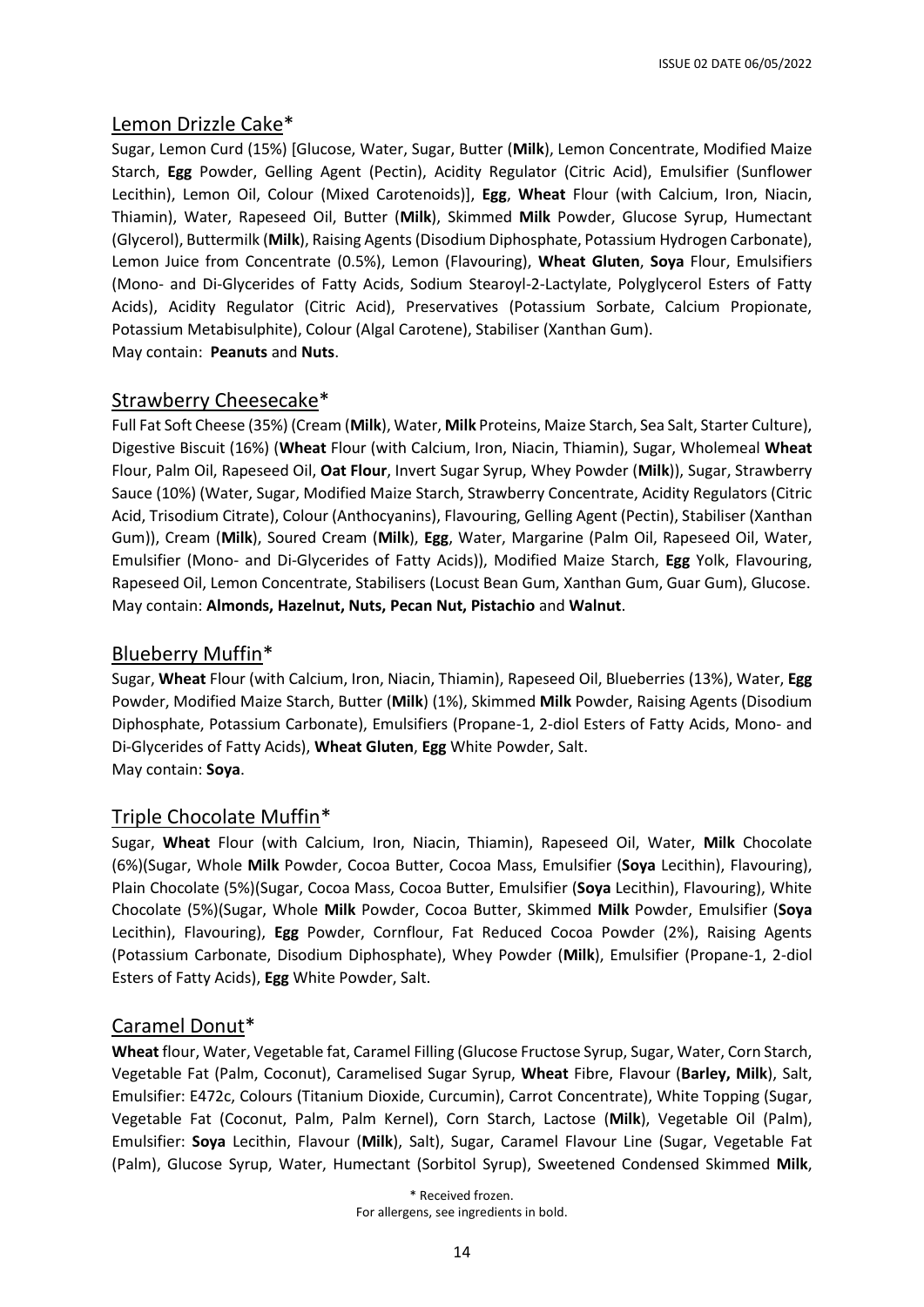Emulsifier: E475, E471, E473, Colours: Sulphite Ammonia Caramel, Beta Carotene, Flavouring, Hydrolysed **Wheat** Proteins, Salt, Preservative: Potassium Sorbate, Acid: Tartaric Acid), Glucose, Yeast, Vegetable Oil, **Soya** Flour, Whey Powder (**Milk**), Raising Agent (Diphosphates, Sodium Carbonates), Salt, Emulsifier (Mono- and Diglycerides of Fatty Acids, Sodium Stearoyl-2-Lactylate), **Wheat Gluten**, Skimmed **Milk** Powder, Flour Treatment Agent (Ascorbic Acid), Whole **Egg** Powder, (free range), Colouring (Beta carotene), Flavouring.

May contain: **Nuts**, **Peanuts**.

#### Triple Chocolate Donut\*

**Wheat** Flour, Water, Vegetable Fat, Filling Cream with Chocolate 16% (Sugar, Vegetable Oil (Sunflower, Palm, Palm Kernel in varying proportions), Vegetable Fat (Sunflower, Palm, Palm Kernel in varying proportions), Chocolate 10% (Sugar, Low Fat Cocoa Powder, Cocoa Butter, Emulsifier: **Soya** Lecithin), Flavouring), Cocoa Topping (Sugar, Vegetable Fat (Palm Kernel, Palm), Low Fat Cocoa Powder, Vegetable Oil (Palm Kernel, Coconut, Palm), Whey Powder (**Milk**), Palm Stearin, Emulsifier: **Soya** lecithin, Flavour), Brown Sprinkle (Sucrose, **Wheat** Starch, Low Fat Cocoa Powder, Vegetable Fat (Palm, Shea), **Wheat** Flour, Emulsifier: Rapeseed Lecithin; Glazing Agents: Shellac, Acacia Gum)), Sugar, Glucose, Yeast, Vegetable Oil, **Soya** Flour, Whey Powder (**Milk**), Raising Agent (Diphosphates, Sodium Carbonates), Salt, Emulsifier (Mono- and Diglycerides of Fatty Acids, Sodium Stearoyl-2- Lactylate), **Wheat Gluten**, Skimmed **Milk** Powder, Flour Treatment Agent (Ascorbic Acid), Whole **Egg** powder (free range), Colouring (Beta carotene), Flavouring. May contain: **Nuts, Peanuts**.

#### Chocolate Brownie\*

Sugar, Dark Chocolate (13%) (Cocoa Mass, Sugar, Fat Reduced Cocoa Powder, Emulsifier (**Soya** Lecithin), Flavouring), **Egg**, **Wheat** Flour (with Calcium, Iron, Niacin, Thiamin), Butter (**Milk**), Chocolate (9%) (Sugar, Cocoa Mass, Cocoa Butter, Flavouring, Emulsifier (**Soya** Lecithin)), Margarine (Palm Oil, Rapeseed Oil, Water, Emulsifier (Mono- and Di-Glycerides of Fatty Acids)), Humectant (Glycerol), Fat Reduced Cocoa Powder, Raising Agents (Disodium Diphosphate, Sodium Bicarbonate, Monocalcium Phosphates), Water, Colour (Plain Caramel), Salt, **Wheat** Flour.

May contain: **Peanuts** and **Nuts**.

## Millionnaire's Shortbread\*

Shortbread (41%) (**Wheat** Flour (with Calcium, Iron, Niacin, Thiamin), Butter (**Milk**), Sugar, Maize Flour, Salt), Caramel (34%) (Sweetened Condensed Skimmed **Milk** (**Milk**, Sugar), Glucose Syrup, Partially Inverted Refiners Syrup, Palm Oil, Butter (**Milk**), Sugar, Water, Emulsifier (Mono- and Di-Glycerides of Fatty Acids), Gelling Agent (Pectin), Salt, Flavouring, Preservative (**Sulphur** Dioxide)), **Milk** Chocolate (17%) (Sugar, Cocoa Butter, Whole **Milk** Powder, Cocoa Mass, Emulsifier (**Soya** Lecithin), Flavouring), Chocolate (Sugar, Palm Kernel Oil, Whey Powder (**Milk**), Fat Reduced Cocoa Powder, Emulsifier (**Soya**  Lecithin)), Rapeseed Oil.

May contain: **Peanuts** and **Nuts**.

## Oat & Raisin Sicily Lemon Cookie\*

Sugar, **Wheat** Flour (with Calcium, Iron, Niacin, Thiamin), Raisins (19%), **Oats**(12%), Butter (**Milk**) (7%), Palm Oil, Invert Sugar Syrup, Water, Rapeseed Oil, **Egg** Powder, Raising Agents (Sodium Hydrogen Carbonate, Disodium Diphosphate), Salt, Maltodextrin, Cane Molasses, Emulsifier (Mono- and Di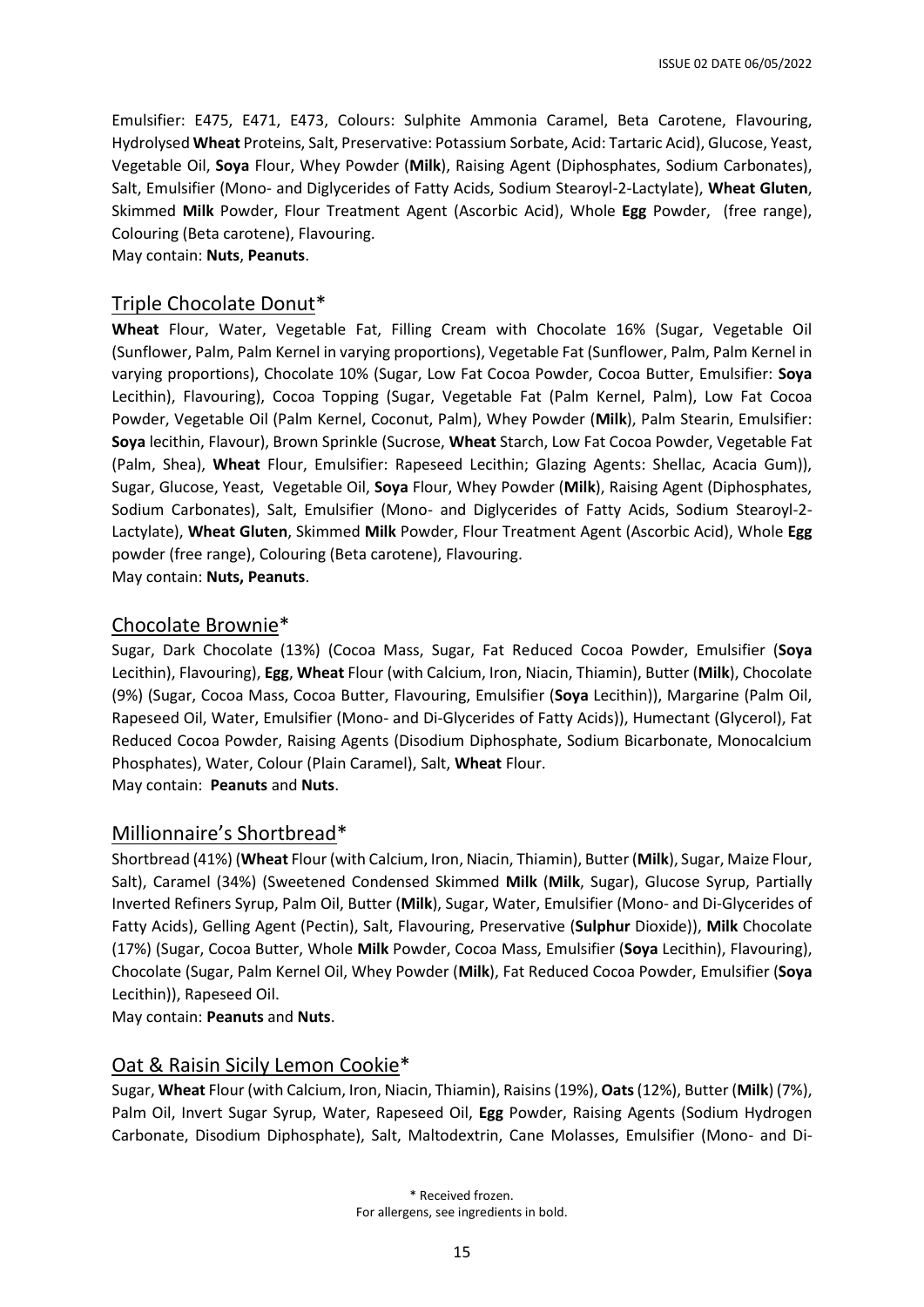Glycerides of Fatty Acids), Sunflower Oil, Lemon Oil, Stabiliser (Xanthan Gum), Flavouring. May contain: **Soya**.

#### Triple Chocolate Cookie\*

**Wheat** Flour (with Calcium, Iron, Niacin, Thiamin), Sugar, White Chocolate (11%) (Sugar, Cocoa Butter, Whole **Milk** Powder, Emulsifier (**Soya** Lecithin), Flavouring), Dark Chocolate (11%) (Sugar, Cocoa Mass, Cocoa Butter, Whey Powder (**Milk**), Emulsifier (**Soya** Lecithin), Flavouring), **Milk** Chocolate (11%) (Sugar, Whole **Milk** Powder, Cocoa Butter, Cocoa Mass, Emulsifier (**Soya** Lecithin), Flavouring), Butter (**Milk**) (8%), Palm Oil, Fat Reduced Cocoa Powder (3%), Rapeseed Oil, Invert Sugar Syrup, Water, **Egg** Powder, Raising Agents (Sodium Hydrogen Carbonate, Disodium Diphosphate), Skimmed **Milk** Powder, Cane Molasses, Salt, Maltodextrin, Emulsifiers (Mono- and Di-Glycerides of Fatty Acids), Stabiliser (Xanthan Gum), Flavouring.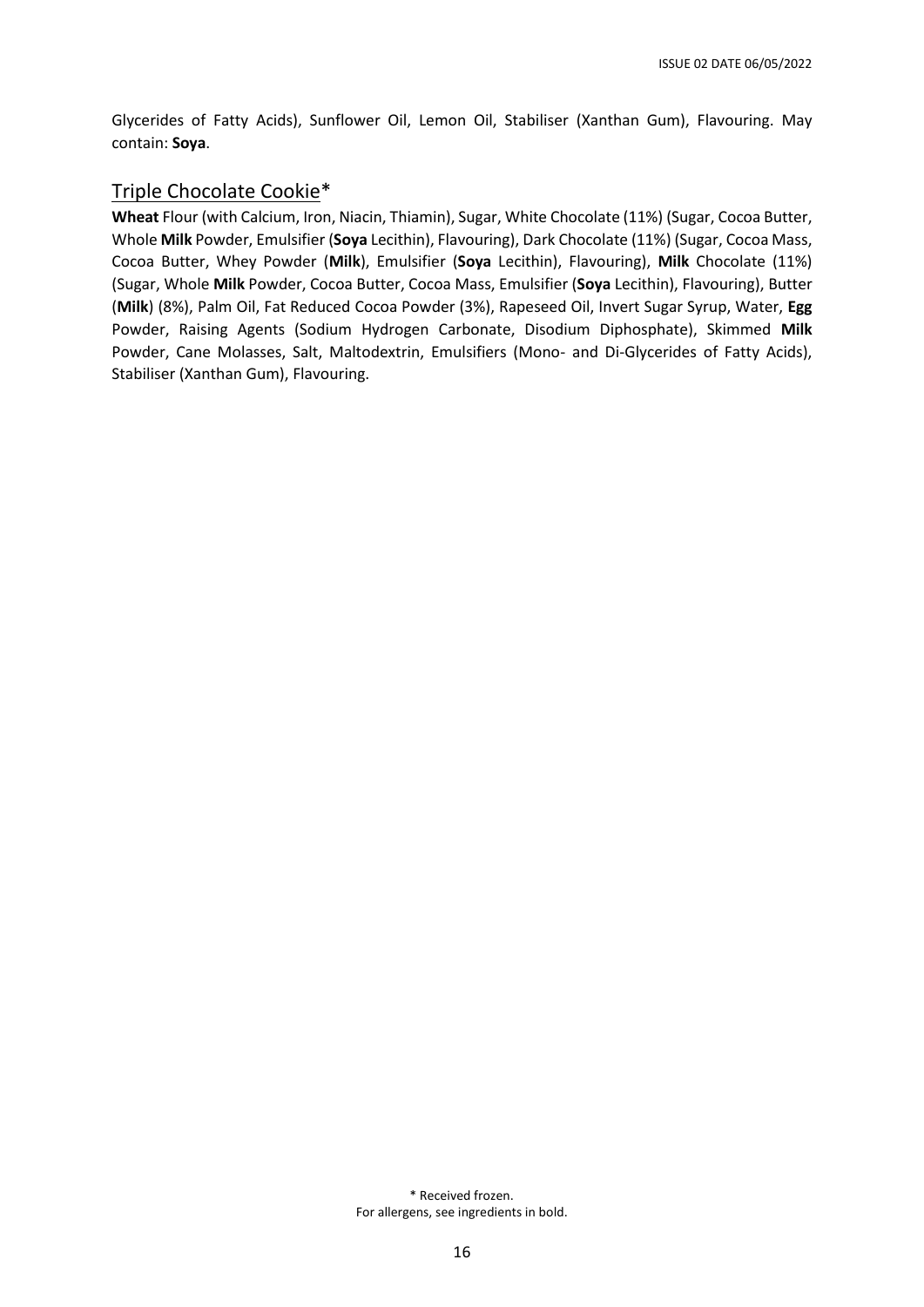# **SMOOTHIES**

#### Berries Smoothies

Apple Juice from Concentrate (100%)(Water, Apple Juice), Orange Juice from Concentrate (100%), FRUIT\*: Strawberry, Raspberry, Blackberry.

## Chocolate Shake

**Milk**, Frappe (Water, Italian Premix (Sugar, Whey Powder (**Milk**), Coconut Oil, Flavouring, Anti-Caking Agent: Silicon Dioxide, Thickener: Guar Gum, **Milk** Proteins), Whole **Milk** Powder, Fructose, Xanthan Gum (e415), Salt, Natural Flavour), Chocolate (Water, Chocolate (Cocoa Mass, Sugar, Skimmed Cocoa Powder, Emulsifier: **Soy** Lecithin, Natural Flavouring (Vanilla), Sugar, Ice.

#### Green Smoothie

Apple Juice from Concentrate (100%)(Water, Apple Juice), Orange Juice from Concentrate (100%), FRUIT and VEGGIE MIX\*: Kale, Spinach, Mango.

#### Tropical Smoothie

Apple Juice from Concentrate (100%)(Water, Apple Juice), Orange Juice from Concentrate (100%), FRUIT\*: Passion Fruit, Pineapple, Mango.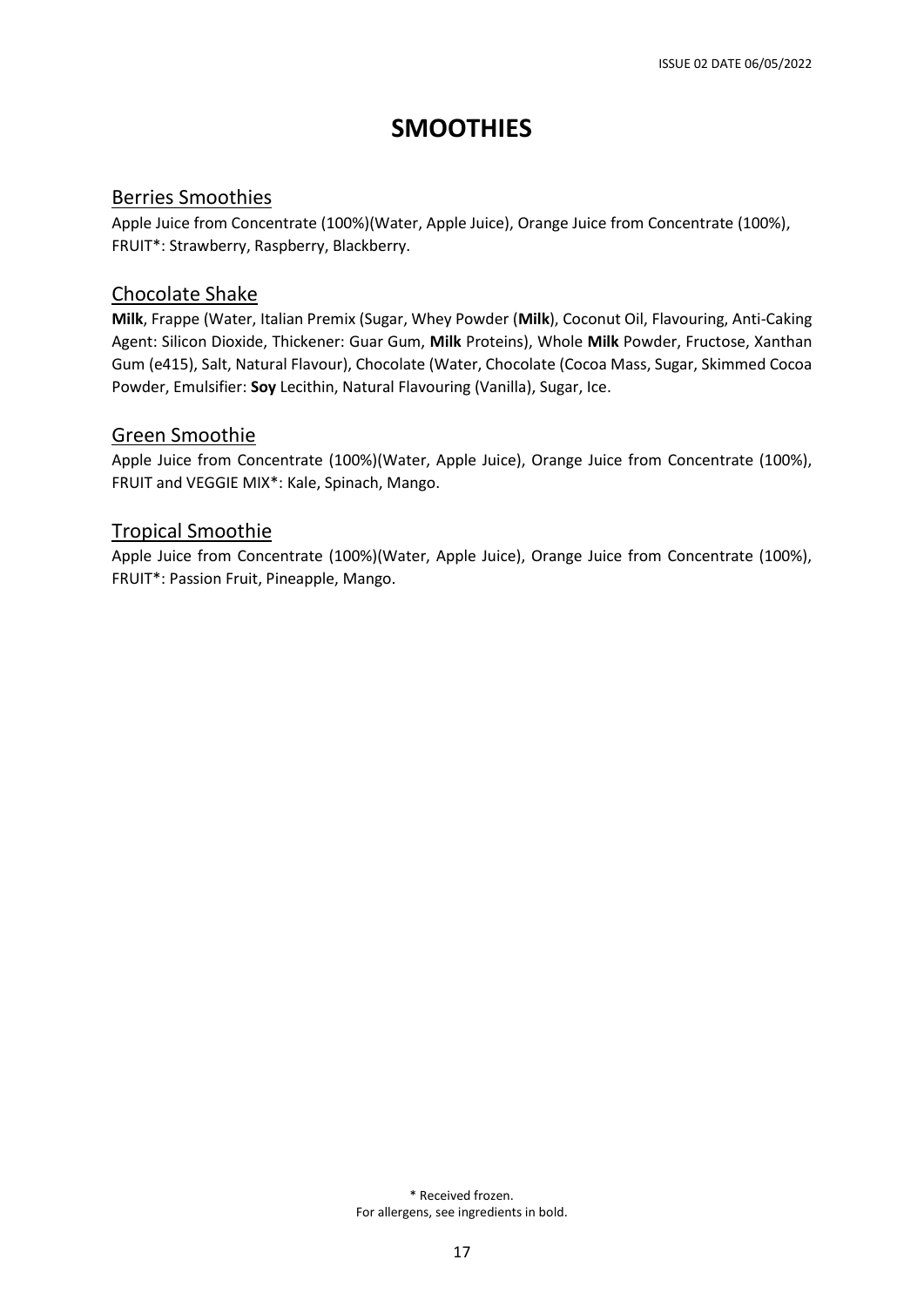# **GRAB & GO**

## Granola and Honey Pot

GREEK STYLE YOGHURT: Natural Yogurt (**Milk**). HONEY: Clear Blossom Honey (100%). GRANOLA: Rolled **Oats**(54%), Sugar, Glucose Syrup, Raisins (10%), Sunflower Oil, Cereal Crisps (Rice Flour, **Wheat** Flour), Humectant: Glycerol, **Oat** Bran, Honey, Colour: Plain Caramel, Natural Raisin Flavouring, Antioxidant: Tocopherol.

May contain: **Nuts** and **Barley**.

#### Berry Pot

GREEK STYLE YOGHURT: Natural Yogurt (**Milk**). GRANOLA: Rolled **Oats** (54%), Sugar, Glucose Syrup, Raisins (10%), Sunflower Oil, Cereal Crisps (Rice Flour, **Wheat** Flour), Humectant: Glycerol, **Oat** Bran, Honey, Colour: Plain Caramel, Natural Raisin Flavouring, Anti-oxidant: Tocopherol. STRAWBERRIES. BLUEBERRIES.

May contain: **Nuts** and **Barley**.

#### Blueberry Bowl

GREEK STYLE YOGHURT: Natural Yogurt (**Milk**). BLUEBERRY COMPOTE\*: Blueberries 80%, sugar, water, gelling agent: fruit pectin, thickener: locust bean gum, antioxidant: ascorbic acid. GRANOLA: Rolled **Oats**(54%), Sugar, Glucose Syrup, Raisins (10%), Sunflower Oil, Cereal Crisps (Rice Flour, **Wheat** Flour), Humectant: Glycerol, **Oat** Bran, Honey, Colour: Plain Caramel, Natural Raisin Flavouring, Antioxidant: Tocopherol. BLUEBERRIES.

May contain: **Nuts** and **Barley**.

#### Yellow Pot

MANGO PURÉE: Mango Puree (90%), Sugar. GRANOLA: Rolled **Oats** (54%), Sugar, Glucose Syrup, Raisins (10%), Sunflower Oil, Cereal Crisps (Rice Flour, **Wheat** Flour), Humectant: Glycerol, **Oat** Bran, Honey, Colour: Plain Caramel, Natural Raisin Flavouring, Anti-oxidant: Tocopherol. MANGO\*: Diced Mango.

May contain: **Nuts** and **Barley**.

#### Classic Fruit Salad

EXOTIC FRUIT SALAD: Sugar Syrup (20%), Honeydew Melon (18%), Watermelon (18%), Pineapple (20%), Orange (12%), Mango (6%), Kiwifruit (6%). MINT.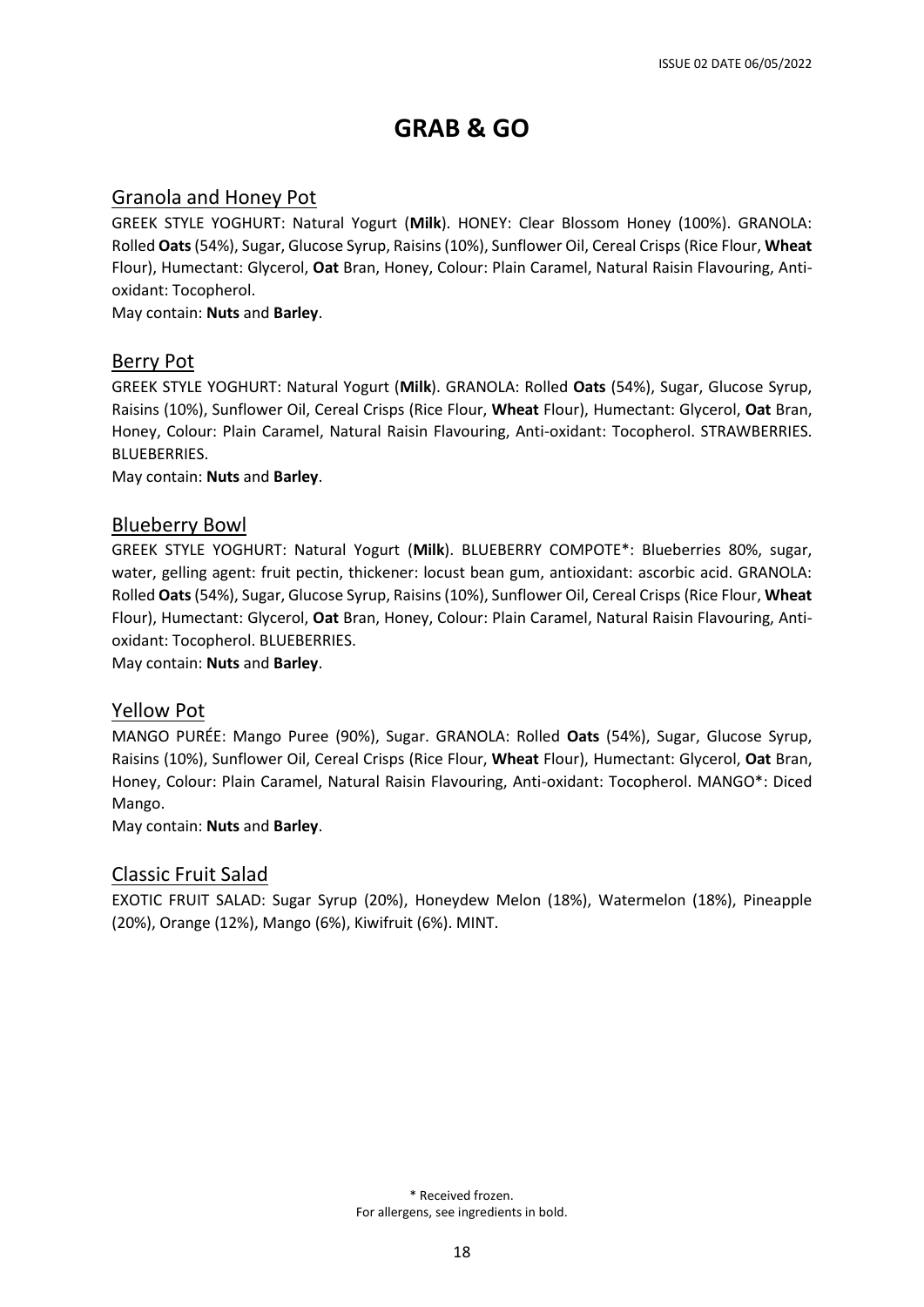## Chicken Caesar Salad

MIXED SALAD LEAF: Escarole, Pain de Sucre, Radicchio, Curly Endive, Roquette, Red Multileaf, Spinach, Baby Red. CHICKEN\*: Chicken Breast Fillet, Salt, Stabiliser (Pentasodium Triphosphate). CAESAR DRESSING: Rapeseed Oil, Water, Sugar, Spirit Vinegar, Cheese (3%) [**Milk**, Salt, Potato Starch, Pantothenic Acid], Garlic Puree, Worcester Sauce [Water, Sugar, Spirit Vinegar, Molasses, Onion Puree, Salt, Tamarind Paste, Clove, Ginger Puree, Garlic Puree], Salt, Lemon Juice, **Egg** Yolk Powder (**Egg** Yolk, Salt, Maltodextrin), Black Pepper, Onion Powder, Stabiliser (Xanthan Gum), Garlic Powder, Preservative (Potassium Sorbate), Thickener (Guar Gum). GRANA PADANO SHAVINGS: **Milk**, Salt, Animal Rennet, Preservative Lysozyme (from **Egg**). CROUTONS: **Wheat** Flour (with Calcium, Iron, Niacin, Thiamin), Rapeseed Oil, Sea Salt (Sea Salt, Anti-caking Agent (Potassium Ferrocyanide)), Sugar, Yeast (Yeast, Emulsifier (Sorbitan Monostearate)), Sea Salt (Sea Salt, Anti-caking Agent (Potassium Ferrocyanide)).

## Falafel and Hummus Salad

FALAFEL\*: Chickpeas (57%) (Chickpeas, Gram Flour), Onion (16%), Brown Rice Flour (13%), Rapeseed Oil, Parsley, Salt, Cumin, Coriander, Concentrated Lemon Juice, Black Pepper, Garlic Powder, Chilli Powder. MIXED SALAD LEAF: Escarole, Pain de Sucre, Radicchio, Curly Endive, Roquette, Red Multileaf, Spinach, Baby Red. HOUMOUS: Cooked Chickpeas (46%)(Chickpeas, Water), Rapeseed Oil, Water, **Sesame** Seed Paste (14%), Salt, Garlic Powder, Acidity Regulator (Citric Acid), Preservative (Potassium Sorbate). BETROOT TZATSIKI: Yogurt (**Milk**) (74%), Beetroot (20%) (Beetroot, Water, Sugar, White Wine Vinegar, Salt, Acidity Regulator (Citric Acid)), Olive Oil (4.0%), Colour (Beetroot Red), Salt, Garlic Puree, Mint, Preservative(Potassium Sorbate). CUCUMBER. POMEGRANATE SEEDS.

## Salmon and Avo Salad

MIXED SALAD LEAF: Escarole, Pain de Sucre, Radicchio, Curly Endive, Roquette, Red Multileaf, Spinach, Baby Red. AVOCADO\*: Avocado Hass 99,5%, salt, anti-oxidant: Ascorbic acid and acidifier: Citric acid. SMOKED SALMON: Salmon (96%) (**Fish**), (Salmo salar) Salt, Sugar. CAESAR DRESSING: Rapeseed Oil, Water, Sugar, Spirit Vinegar, Cheese (3%) [**Milk**, Salt, Potato Starch, Pantothenic Acid], Garlic Puree, Worcester Sauce [Water, Sugar, Spirit Vinegar, Molasses, Onion Puree, Salt, Tamarind Paste, Clove, Ginger Puree, Garlic Puree], Salt, Lemon Juice, **Egg** Yolk Powder (**Egg** Yolk, Salt, Maltodextrin), Black Pepper, Onion Powder, Stabiliser (Xanthan Gum), Garlic Powder, Preservative (Potassium Sorbate), Thickener (Guar Gum). MIXED SEEDS: Toasted pumpkin seeds (35%), Toasted sunflower seeds (35%), Golden linseed (15%), Toasted buckwheat (15%).

#### Eggmayo and Avo Bagel

PLAIN BAGEL BUN: **Wheat** Flour (**Wheat** Flour, Calcium Carbonate, Iron, Niacin (B3) and Thiamin (B1)), Water, Sugar, **Wheat** Malt, Yeast, Salt, **Soya** Flour, Rapeseed Oil, Palm Fat (Segregated), Flour Treatment Agent: Ascorbic Acid (Vitamin C). May contain: **Sesame** and **Milk**. EGGMAYO: Free Range Hard Boiled **Egg** (80%), Rapeseed Oil, Water, Pasteurised Free Range **Egg** Yolk, Spirit Vinegar, Dijon **Mustard** (Water, **Mustard** Seed, Spirit Vinegar, Salt), Salt, White Pepper, Sugar, Stabiliser (Xanthan Gum). AVOCADO\*: Avocado Hass 99,5%, Salt, Anti-Oxidant: Ascorbic Acid and Acidifier: Citric Acid. BLACK PEPPER.